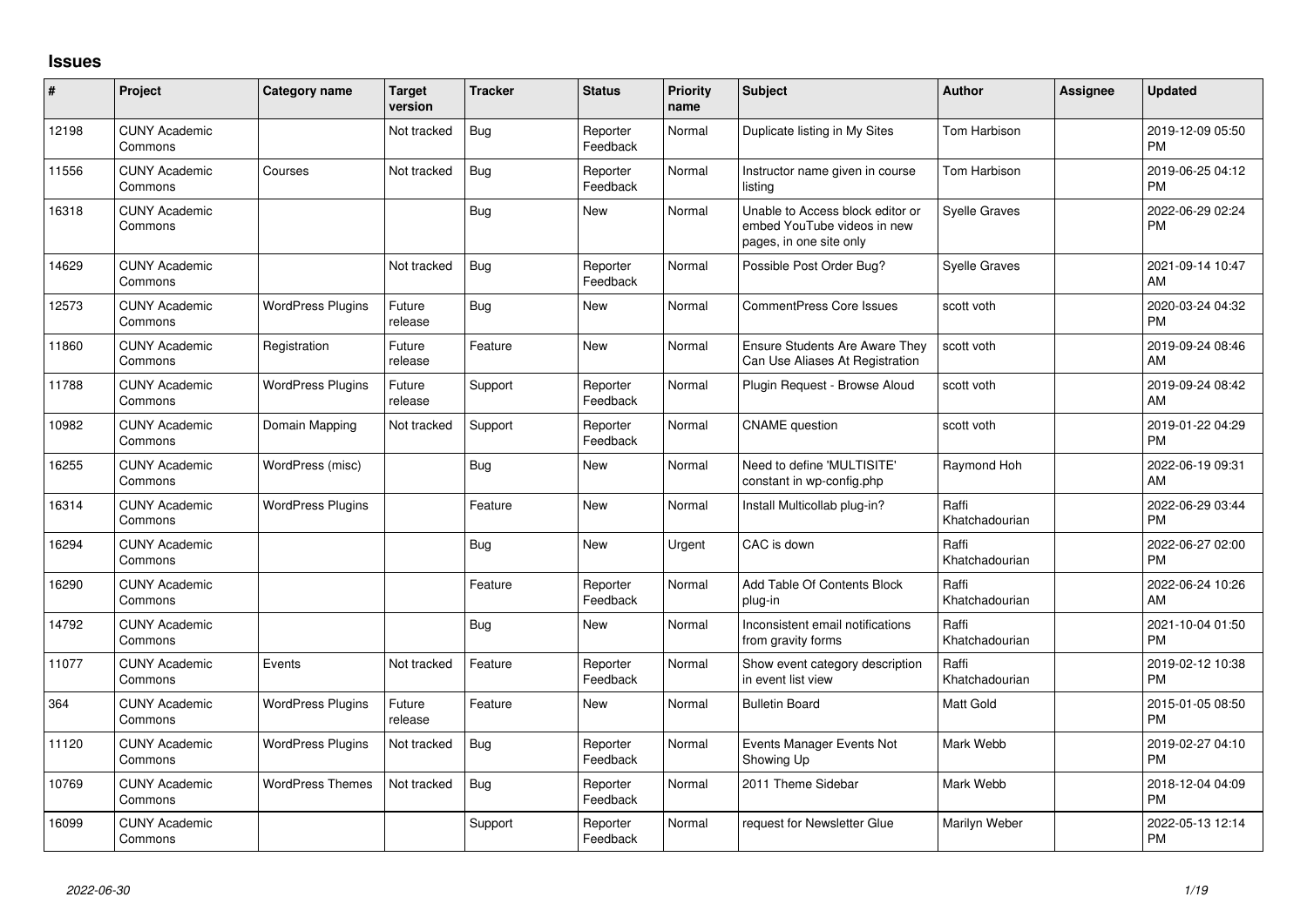| #     | Project                         | <b>Category name</b>    | <b>Target</b><br>version | <b>Tracker</b> | <b>Status</b>        | <b>Priority</b><br>name | <b>Subject</b>                                                                                | <b>Author</b>        | <b>Assignee</b> | <b>Updated</b>                |
|-------|---------------------------------|-------------------------|--------------------------|----------------|----------------------|-------------------------|-----------------------------------------------------------------------------------------------|----------------------|-----------------|-------------------------------|
| 15816 | <b>CUNY Academic</b><br>Commons |                         | Not tracked              | Support        | New                  | Normal                  | slow loading at SPS                                                                           | Marilyn Weber        |                 | 2022-04-05 01:26<br><b>PM</b> |
| 15685 | <b>CUNY Academic</b><br>Commons |                         |                          | Support        | New                  | High                    | problem with chrome?                                                                          | Marilyn Weber        |                 | 2022-04-25 03:40<br><b>PM</b> |
| 15655 | <b>CUNY Academic</b><br>Commons |                         | 2.0.3                    | Support        | Reporter<br>Feedback | Normal                  | Event Aggregator plugin?                                                                      | Marilyn Weber        |                 | 2022-06-29 11:32<br>AM        |
| 15565 | <b>CUNY Academic</b><br>Commons |                         |                          | Support        | <b>New</b>           | Normal                  | Events - send updates to an email<br>listserv                                                 | <b>Marilyn Weber</b> |                 | 2022-03-10 01:06<br><b>PM</b> |
| 15370 | <b>CUNY Academic</b><br>Commons |                         |                          | Support        | Reporter<br>Feedback | Normal                  | All-in-One Event Calendar?                                                                    | Marilyn Weber        |                 | 2022-02-17 11:03<br>AM        |
| 15260 | <b>CUNY Academic</b><br>Commons |                         |                          | Support        | Reporter<br>Feedback | Normal                  | Diacritical markings   European<br><b>Stages</b>                                              | Marilyn Weber        |                 | 2022-02-04 08:16<br>AM        |
| 15169 | <b>CUNY Academic</b><br>Commons |                         | 2.0.3                    | Support        | Reporter<br>Feedback | Normal                  | new Prelude website zipfiles for<br>custom theme and other files.                             | Marilyn Weber        |                 | 2022-06-29 11:32<br>AM        |
| 15045 | <b>CUNY Academic</b><br>Commons |                         |                          | Support        | New                  | Normal                  | no result for KCeL in the search<br>box on the commons                                        | Marilyn Weber        |                 | 2021-12-10 11:29<br>AM        |
| 14911 | <b>CUNY Academic</b><br>Commons | <b>WordPress Themes</b> | Not tracked              | Support        | <b>New</b>           | Normal                  | Twentytwentyone theme                                                                         | Marilyn Weber        |                 | 2021-10-28 10:37<br>AM        |
| 14900 | <b>CUNY Academic</b><br>Commons |                         | Not tracked              | Support        | Reporter<br>Feedback | Normal                  | previous theme?                                                                               | Marilyn Weber        |                 | 2021-10-25 10:31<br>AM        |
| 14784 | <b>CUNY Academic</b><br>Commons |                         |                          | Support        | Reporter<br>Feedback | Normal                  | User report of logo problem when<br>using Customizer theme                                    | Marilyn Weber        |                 | 2021-09-17 10:25<br>AM        |
| 14398 | <b>CUNY Academic</b><br>Commons |                         | Not tracked              | Support        | Reporter<br>Feedback | Normal                  | Events plug-in notification problem                                                           | Marilyn Weber        |                 | 2021-05-11 11:21<br>AM        |
| 14074 | <b>CUNY Academic</b><br>Commons | WordPress (misc)        | Not tracked              | Support        | Reporter<br>Feedback | Normal                  | page password protection problem   Marilyn Weber                                              |                      |                 | 2021-03-02 11:03<br>AM        |
| 13975 | <b>CUNY Academic</b><br>Commons | Social Paper            | Not tracked              | Support        | Reporter<br>Feedback | Normal                  | can't approve comments on Social<br>Paper paper                                               | l Marilvn Weber      |                 | 2021-02-12 09:33<br>AM        |
| 13912 | <b>CUNY Academic</b><br>Commons |                         | Not tracked              | Feature        | Hold                 | Low                     | posting "missed schedule"                                                                     | Marilyn Weber        |                 | 2021-02-23 10:46<br>AM        |
| 13255 | <b>CUNY Academic</b><br>Commons |                         | Not tracked              | Support        | Reporter<br>Feedback | Normal                  | Accessibility problems                                                                        | Marilyn Weber        |                 | 2020-09-01 05:48<br><b>PM</b> |
| 13034 | <b>CUNY Academic</b><br>Commons |                         | Not tracked              | Support        | Reporter<br>Feedback | Normal                  | a site is asking people to join the<br>Commons to get a download                              | Marilyn Weber        |                 | 2020-07-12 07:23<br>AM        |
| 12360 | <b>CUNY Academic</b><br>Commons | <b>WordPress Themes</b> | Not tracked              | <b>Bug</b>     | Reporter<br>Feedback | Normal                  | site just says "DANTE We are<br>currently in maintenance mode,<br>please check back shortly." | Marilyn Weber        |                 | 2020-02-04 12:13<br><b>PM</b> |
| 12352 | <b>CUNY Academic</b><br>Commons |                         | Not tracked              | Support        | <b>New</b>           | Normal                  | 'posts list" page builder block<br>option                                                     | Marilyn Weber        |                 | 2020-02-03 01:29<br><b>PM</b> |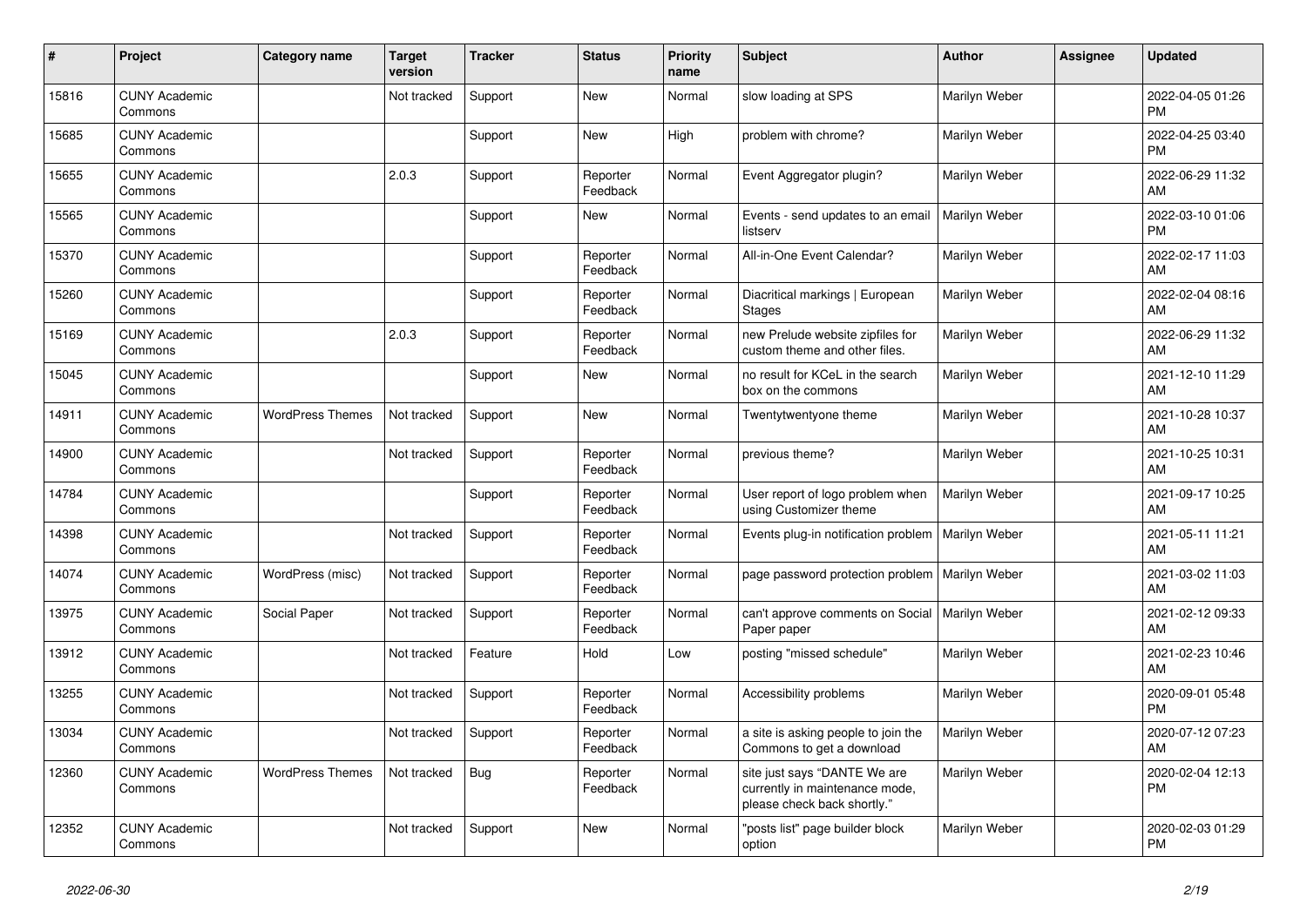| #     | Project                         | <b>Category name</b>       | <b>Target</b><br>version | <b>Tracker</b> | <b>Status</b>        | <b>Priority</b><br>name | <b>Subject</b>                                                       | <b>Author</b> | <b>Assignee</b> | <b>Updated</b>                |
|-------|---------------------------------|----------------------------|--------------------------|----------------|----------------------|-------------------------|----------------------------------------------------------------------|---------------|-----------------|-------------------------------|
| 12350 | <b>CUNY Academic</b><br>Commons | <b>Blogs (BuddyPress)</b>  | Not tracked              | Support        | Reporter<br>Feedback | Normal                  | URL creation problem                                                 | Marilyn Weber |                 | 2020-02-03 11:27<br>AM        |
| 11848 | <b>CUNY Academic</b><br>Commons |                            | Not tracked              | Support        | Hold                 | Normal                  | a Dean of Faculty wants to share<br>a large file                     | Marilyn Weber |                 | 2019-09-24 08:44<br>AM        |
| 11787 | <b>CUNY Academic</b><br>Commons |                            | Not tracked              | Support        | Reporter<br>Feedback | Normal                  | automated comments notifications<br>on ZenDesk                       | Marilyn Weber |                 | 2019-08-26 06:18<br><b>PM</b> |
| 11771 | <b>CUNY Academic</b><br>Commons |                            | Not tracked              | Support        | Reporter<br>Feedback | Normal                  | post displays in sections                                            | Marilyn Weber |                 | 2019-08-20 10:34<br>AM        |
| 11519 | <b>CUNY Academic</b><br>Commons |                            | Not tracked              | Support        | Assigned             | Normal                  | comment option not appearing                                         | Marilyn Weber |                 | 2019-09-24 10:28<br>AM        |
| 11509 | <b>CUNY Academic</b><br>Commons |                            | Not tracked              | Support        | Reporter<br>Feedback | Normal                  | deleted Page causing a Menu<br>problem?                              | Marilyn Weber |                 | 2019-06-04 09:54<br>AM        |
| 10657 | <b>CUNY Academic</b><br>Commons |                            | Not tracked              | Support        | Reporter<br>Feedback | Normal                  | child theme problems                                                 | Marilyn Weber |                 | 2018-11-08 01:19<br><b>PM</b> |
| 10273 | <b>CUNY Academic</b><br>Commons | Registration               | Not tracked              | Support        | Reporter<br>Feedback | Normal                  | users combining CF and campus<br>address                             | Marilyn Weber |                 | 2019-09-18 10:58<br>AM        |
| 5992  | <b>CUNY Academic</b><br>Commons | <b>Email Notifications</b> | Future<br>release        | Feature        | New                  | Normal                  | Changing the From line of<br>autogenerated blog emails               | Marilyn Weber |                 | 2018-09-27 05:19<br><b>PM</b> |
| 5205  | <b>CUNY Academic</b><br>Commons | Social Paper               | Future<br>release        | Feature        | <b>New</b>           | Normal                  | Social Paper folders                                                 | Marilyn Weber |                 | 2016-02-11 10:24<br>PM        |
| 5199  | <b>CUNY Academic</b><br>Commons | Social Paper               | Future<br>release        | Feature        | New                  | Normal                  | add tables to the SP editor                                          | Marilyn Weber |                 | 2016-10-24 11:27<br>AM        |
| 6356  | <b>CUNY Academic</b><br>Commons | <b>WordPress Plugins</b>   | Future<br>release        | Bug            | Reporter<br>Feedback | Low                     | Should Subscribe2 be<br>deprecated?                                  | Luke Waltzer  |                 | 2017-03-20 12:20<br><b>PM</b> |
| 15923 | <b>CUNY Academic</b><br>Commons |                            | Not tracked              | Feature        | Reporter<br>Feedback | Normal                  | <b>Bellows Plugin Adjustments</b>                                    | Laurie Hurson |                 | 2022-04-20 10:10<br><b>AM</b> |
| 15757 | <b>CUNY Academic</b><br>Commons |                            |                          | <b>Bug</b>     | New                  | Normal                  | Members # do not match                                               | Laurie Hurson |                 | 2022-03-30 04:52<br><b>PM</b> |
| 15613 | <b>CUNY Academic</b><br>Commons |                            | 2.0.3                    | Feature        | Reporter<br>Feedback | Normal                  | Adding "Passster" plugin                                             | Laurie Hurson |                 | 2022-06-29 11:32<br>AM        |
| 15176 | <b>CUNY Academic</b><br>Commons |                            | Not tracked              | Support        | Reporter<br>Feedback | Normal                  | Archiving Q Writing & Old<br>Wordpress Sites on the Commons          | Laurie Hurson |                 | 2022-02-08 10:28<br><b>AM</b> |
| 14940 | <b>CUNY Academic</b><br>Commons |                            |                          | <b>Bug</b>     | New                  | Normal                  | Discrepancy between Commons<br>profile "sites" and actual # of sites | Laurie Hurson |                 | 2021-11-08 11:09<br>AM        |
| 14936 | <b>CUNY Academic</b><br>Commons |                            |                          | Bug            | New                  | Normal                  | Commons websites blocked by<br>SPS campus network                    | Laurie Hurson |                 | 2021-11-03 03:57<br><b>PM</b> |
| 14538 | <b>CUNY Academic</b><br>Commons |                            | Not tracked              | Support        | Reporter<br>Feedback | Normal                  | <b>Weebly To Commons</b>                                             | Laurie Hurson |                 | 2021-09-14 10:47<br>AM        |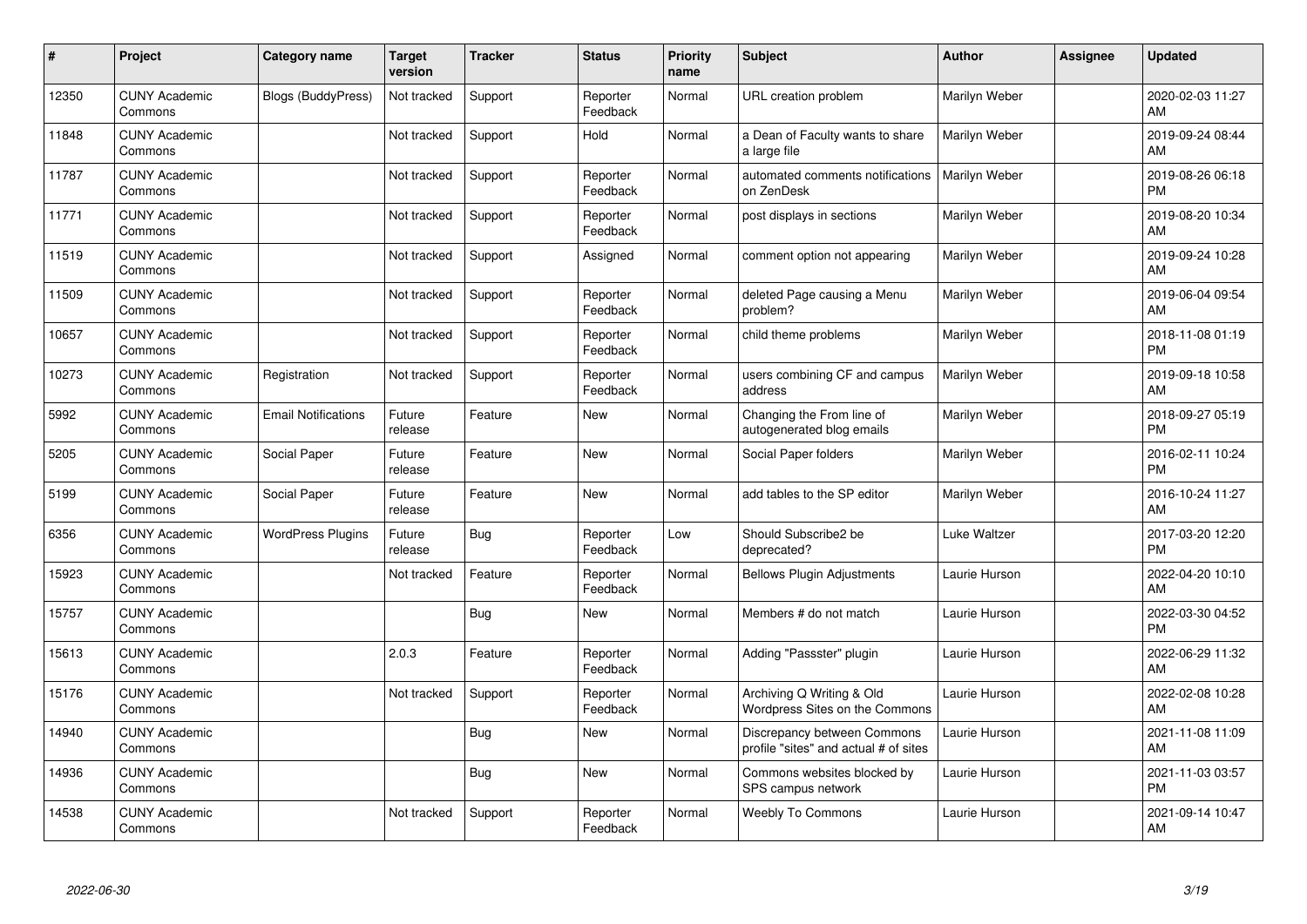| #     | Project                         | <b>Category name</b>     | <b>Target</b><br>version | <b>Tracker</b> | <b>Status</b>        | Priority<br>name | <b>Subject</b>                                                                                               | <b>Author</b>       | <b>Assignee</b>   | <b>Updated</b>                |
|-------|---------------------------------|--------------------------|--------------------------|----------------|----------------------|------------------|--------------------------------------------------------------------------------------------------------------|---------------------|-------------------|-------------------------------|
| 13650 | <b>CUNY Academic</b><br>Commons | Group Library            | Future<br>release        | Feature        | New                  | Normal           | Forum Attachments in Group<br>Library                                                                        | Laurie Hurson       |                   | 2021-11-19 12:30<br>PM.       |
| 12328 | <b>CUNY Academic</b><br>Commons |                          | Not tracked              | Support        | New                  | Normal           | Sign up Code for Non-CUNY<br>Faculty                                                                         | Laurie Hurson       |                   | 2020-01-28 10:25<br>AM.       |
| 11843 | <b>CUNY Academic</b><br>Commons | WordPress (misc)         | Future<br>release        | Design/UX      | New                  | Normal           | Tweaking the Gutenberg Editor<br>Interface                                                                   | Laurie Hurson       |                   | 2022-04-26 12:00<br><b>PM</b> |
| 11415 | <b>CUNY Academic</b><br>Commons | <b>WordPress Plugins</b> | Not tracked              | Bug            | Reporter<br>Feedback | Normal           | Blog Subscriptions in Jetpack                                                                                | Laurie Hurson       |                   | 2019-05-14 10:34<br>AM        |
| 11131 | <b>CUNY Academic</b><br>Commons |                          | Future<br>release        | Feature        | Reporter<br>Feedback | Normal           | <b>Image Annotation Plugins</b>                                                                              | Laurie Hurson       |                   | 2019-02-26 11:33<br>AM        |
| 6755  | <b>CUNY Academic</b><br>Commons | WordPress (misc)         | Future<br>release        | Bug            | New                  | Normal           | Cannot Deactivate Plugin                                                                                     | Laura Kane          |                   | 2016-11-16 01:12<br><b>PM</b> |
| 14842 | <b>CUNY Academic</b><br>Commons |                          | Not tracked              | Support        | Reporter<br>Feedback | Normal           | Question about widgets and block<br>editor                                                                   | Gina Cherry         |                   | 2021-10-06 03:01<br><b>PM</b> |
| 13048 | <b>CUNY Academic</b><br>Commons | Shortcodes and<br>embeds | Future<br>release        | Feature        | New                  | Normal           | Jupyter Notebooks support                                                                                    | <b>Boone Gorges</b> |                   | 2020-07-14 11:46<br>AM.       |
| 12436 | <b>CUNY Academic</b><br>Commons |                          | Not tracked              | Bug            | Assigned             | Normal           | Nightly system downtime                                                                                      | Boone Gorges        |                   | 2020-08-01 09:30<br>AM.       |
| 11392 | <b>CUNY Academic</b><br>Commons |                          | Future<br>release        | Bug            | New                  | Normal           | Migrate users away from<br><b>StatPress</b>                                                                  | Boone Gorges        |                   | 2019-04-23 03:53<br>PM.       |
| 11024 | <b>CUNY Academic</b><br>Commons | WordPress (misc)         | Future<br>release        | Bug            | New                  | Normal           | Subsites should not show "you<br>should update your .htaccess<br>now" notice after permalink setting<br>save | <b>Boone Gorges</b> |                   | 2019-01-28 01:35<br><b>PM</b> |
| 10380 | <b>CUNY Academic</b><br>Commons | WordPress (misc)         | Future<br>release        | Feature        | In Progress          | Normal           | Remove blacklisted plugins                                                                                   | Boone Gorges        |                   | 2022-04-26 12:00<br>PM.       |
| 9720  | <b>CUNY Academic</b><br>Commons | Authentication           | Future<br>release        | Feature        | New                  | Normal           | The Commons should be an<br>oAuth provider                                                                   | Boone Gorges        |                   | 2019-03-01 02:04<br>PM        |
| 6332  | <b>CUNY Academic</b><br>Commons | WordPress (misc)         | Future<br>release        | Feature        | <b>New</b>           | Normal           | Allow uploaded files to be marked<br>as private in an ad hoc way                                             | <b>Boone Gorges</b> |                   | 2016-10-17 11:41<br><b>PM</b> |
| 5489  | <b>CUNY Academic</b><br>Commons | Social Paper             | Future<br>release        | Feature        | New                  | Normal           | Asc/desc sorting for Social Paper<br>directories                                                             | <b>Boone Gorges</b> |                   | 2016-04-21 10:06<br><b>PM</b> |
| 5488  | <b>CUNY Academic</b><br>Commons | Social Paper             | Future<br>release        | Bug            | New                  | Normal           | Add a "last edited by" field to<br>Social Paper group directories                                            | Boone Gorges        |                   | 2016-04-21 10:05<br>PM        |
| 2577  | <b>NYCDH Community</b><br>Site  |                          |                          | Feature        | Assigned             | Low              | Investigate Potential to Add Links<br>to the Forum                                                           | Mark Newton         | Alex Gil          | 2013-05-16 09:40<br><b>PM</b> |
| 2576  | NYCDH Community<br>Site         |                          |                          | <b>Bug</b>     | Hold                 | Low              | Test Next Button in Javascript<br><b>Tutorial Under Activities</b>                                           | Mark Newton         | Alex Gil          | 2013-05-18 02:55<br><b>PM</b> |
| 11968 | JustPublics@365<br>MediaCamp    |                          |                          | Feature        | New                  | Normal           | Nanoscience Retractable Display<br>Unit                                                                      | Donald Cherry       | Bonnie<br>Eissner | 2021-02-19 08:50<br>AM        |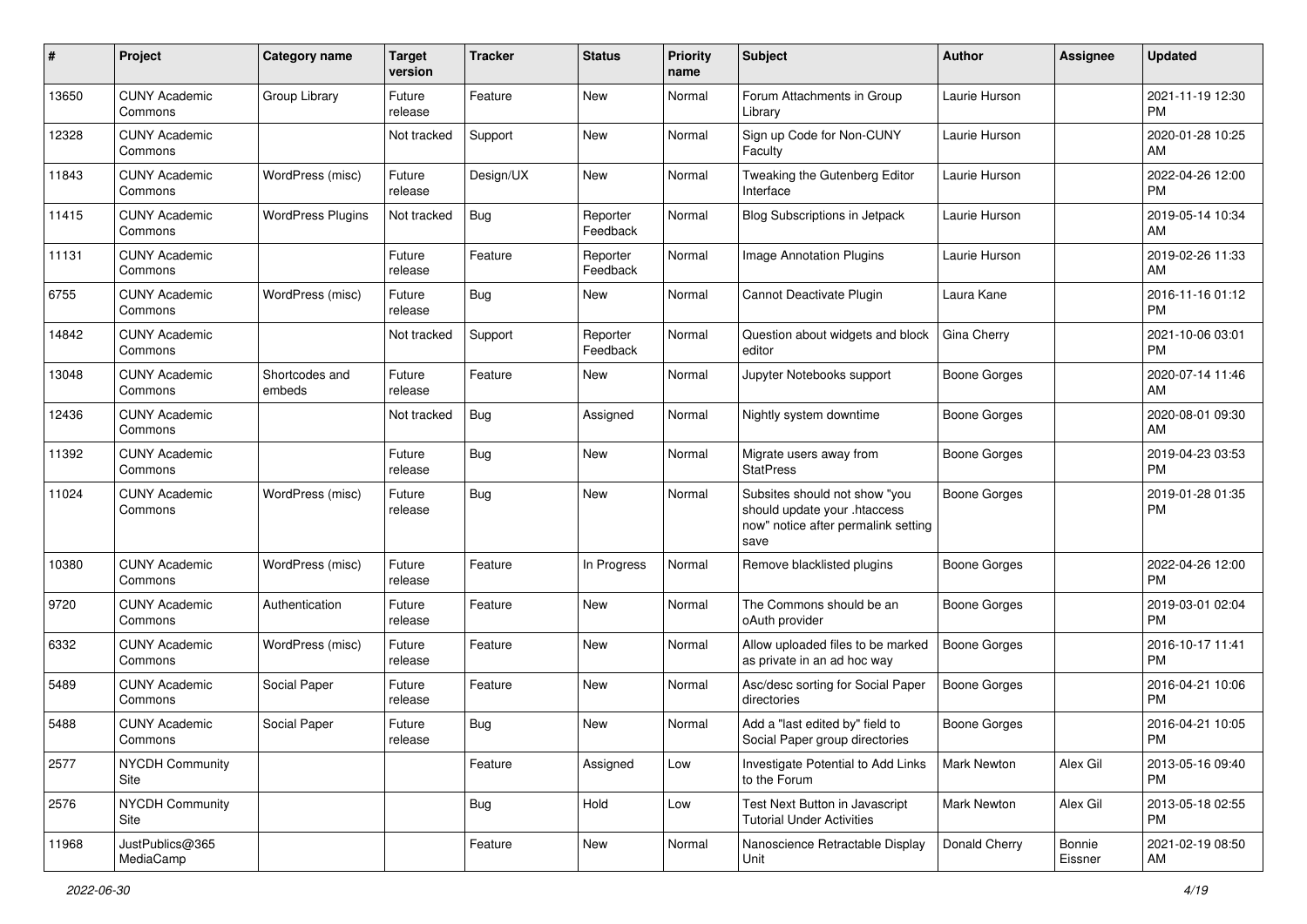| #     | Project                         | <b>Category name</b>     | <b>Target</b><br>version | <b>Tracker</b> | <b>Status</b>        | Priority<br>name | <b>Subject</b>                                                                                  | <b>Author</b>           | <b>Assignee</b> | <b>Updated</b>                |
|-------|---------------------------------|--------------------------|--------------------------|----------------|----------------------|------------------|-------------------------------------------------------------------------------------------------|-------------------------|-----------------|-------------------------------|
| 10368 | <b>CUNY Academic</b><br>Commons |                          | Future<br>release        | Feature        | Assigned             | Normal           | Use ORCID data to populate<br>academic profile page                                             | Stephen Francoeur       | Boone<br>Gorges | 2018-09-25 01:53<br>PM.       |
| 15767 | <b>CUNY Academic</b><br>Commons | WordPress (misc)         |                          | Support        | New                  | Normal           | Site loading slowly                                                                             | scott voth              | Boone<br>Gorges | 2022-04-04 08:56<br><b>PM</b> |
| 14113 | <b>CUNY Academic</b><br>Commons | WordPress (misc)         | Future<br>release        | Bug            | Hold                 | Normal           | Block Editor Not Working on this<br>page - Json error                                           | scott voth              | Boone<br>Gorges | 2021-03-05 11:01<br>AM        |
| 11531 | <b>CUNY Academic</b><br>Commons | Events                   | Future<br>release        | Feature        | New                  | Normal           | Main Events calendar should<br>include non-public events that<br>user has access to             | scott voth              | Boone<br>Gorges | 2019-06-11 10:00<br>AM        |
| 11496 | <b>CUNY Academic</b><br>Commons | <b>Public Portfolio</b>  | 1.15.2                   | Support        | New                  | Normal           | Replace Twitter Icon on Member<br>Portfolio page                                                | scott voth              | Boone<br>Gorges | 2019-06-06 01:03<br>PM.       |
| 11386 | <b>CUNY Academic</b><br>Commons | WordPress - Media        | Not tracked              | Support        | Reporter<br>Feedback | Normal           | disappearing images                                                                             | scott voth              | Boone<br>Gorges | 2019-05-14 10:32<br>AM        |
| 10226 | <b>CUNY Academic</b><br>Commons | Courses                  | Future<br>release        | Feature        | New                  | Normal           | Add "My Courses" to drop down<br>list                                                           | scott voth              | Boone<br>Gorges | 2021-11-19 12:42<br><b>PM</b> |
| 9515  | <b>CUNY Academic</b><br>Commons | <b>WordPress Plugins</b> | Not tracked              | Bug            | Reporter<br>Feedback | Normal           | Text to Speech plugin - "More<br>Slowly" checkbox not working                                   | scott voth              | Boone<br>Gorges | 2018-06-13 02:26<br><b>PM</b> |
| 519   | <b>CUNY Academic</b><br>Commons | <b>BuddyPress Docs</b>   | Future<br>release        | Feature        | Assigned             | Low              | TOC for individual docs - for new<br>BP "wiki-like" plugin                                      | scott voth              | Boone<br>Gorges | 2015-11-09 05:54<br>PM.       |
| 1888  | <b>CUNY Academic</b><br>Commons | Home Page                | Future<br>release        | Feature        | Assigned             | Normal           | Refactor BP MPO Activity Filter to<br>support proper pagination                                 | Sarah Morgano           | Boone<br>Gorges | 2014-05-01 07:11<br><b>PM</b> |
| 585   | <b>CUNY Academic</b><br>Commons | Group Forums             | Future<br>release        | Feature        | Assigned             | Normal           | Merge Forum Topics                                                                              | Sarah Morgano           | Boone<br>Gorges | 2011-07-06 04:11<br>PM.       |
| 4592  | <b>CUNY Academic</b><br>Commons | Events                   | Future<br>release        | Design/UX      | New                  | Normal           | Event Creation - Venue Dropdown<br>Slow                                                         | Samantha Raddatz        | Boone<br>Gorges | 2015-09-14 04:56<br>PM.       |
| 58    | <b>CUNY Academic</b><br>Commons | <b>BuddyPress (misc)</b> | Future<br>release        | Feature        | Assigned             | Low              | Make member search sortable by<br>last name                                                     | Roberta Brody           | Boone<br>Gorges | 2010-08-26 02:38<br><b>PM</b> |
| 14908 | <b>CUNY Academic</b><br>Commons | Performance              |                          | Bug            | New                  | Normal           | Stale object cache on cdev                                                                      | Raymond Hoh             | Boone<br>Gorges | 2021-12-07 09:45<br>AM.       |
| 15242 | <b>CUNY Academic</b><br>Commons | Performance              | Not tracked              | <b>Bug</b>     | Reporter<br>Feedback | Normal           | Slugist site                                                                                    | Raffi<br>Khatchadourian | Boone<br>Gorges | 2022-02-07 11:14<br>AM.       |
| 5182  | <b>CUNY Academic</b><br>Commons | Social Paper             | Future<br>release        | Design/UX      | New                  | Normal           | "Publishing" a private paper on<br>social paper?                                                | Raffi<br>Khatchadourian | Boone<br>Gorges | 2016-10-13 04:12<br><b>PM</b> |
| 8675  | <b>CUNY Academic</b><br>Commons | User Onboarding          | Future<br>release        | <b>Bug</b>     | Reporter<br>Feedback | Low              | Add new User search screen calls<br>for the input of email address but<br>doesn't work with one | Paul Hebert             | Boone<br>Gorges | 2017-10-11 11:17<br>AM        |
| 14483 | <b>CUNY Academic</b><br>Commons | WordPress - Media        | Not tracked              | Bug            | Reporter<br>Feedback | Normal           | Wordpress PDF Embed Stopped<br>Working after JITP Media Clone                                   | Patrick DeDauw          | Boone<br>Gorges | 2021-05-20 01:51<br><b>PM</b> |
| 11449 | <b>CUNY Academic</b><br>Commons | WordPress - Media        | Not tracked              | Support        | Reporter<br>Feedback | Normal           | Cloning Media Library for JITP<br>from Staging to Production Site                               | Patrick DeDauw          | Boone<br>Gorges | 2019-05-13 12:00<br>PM        |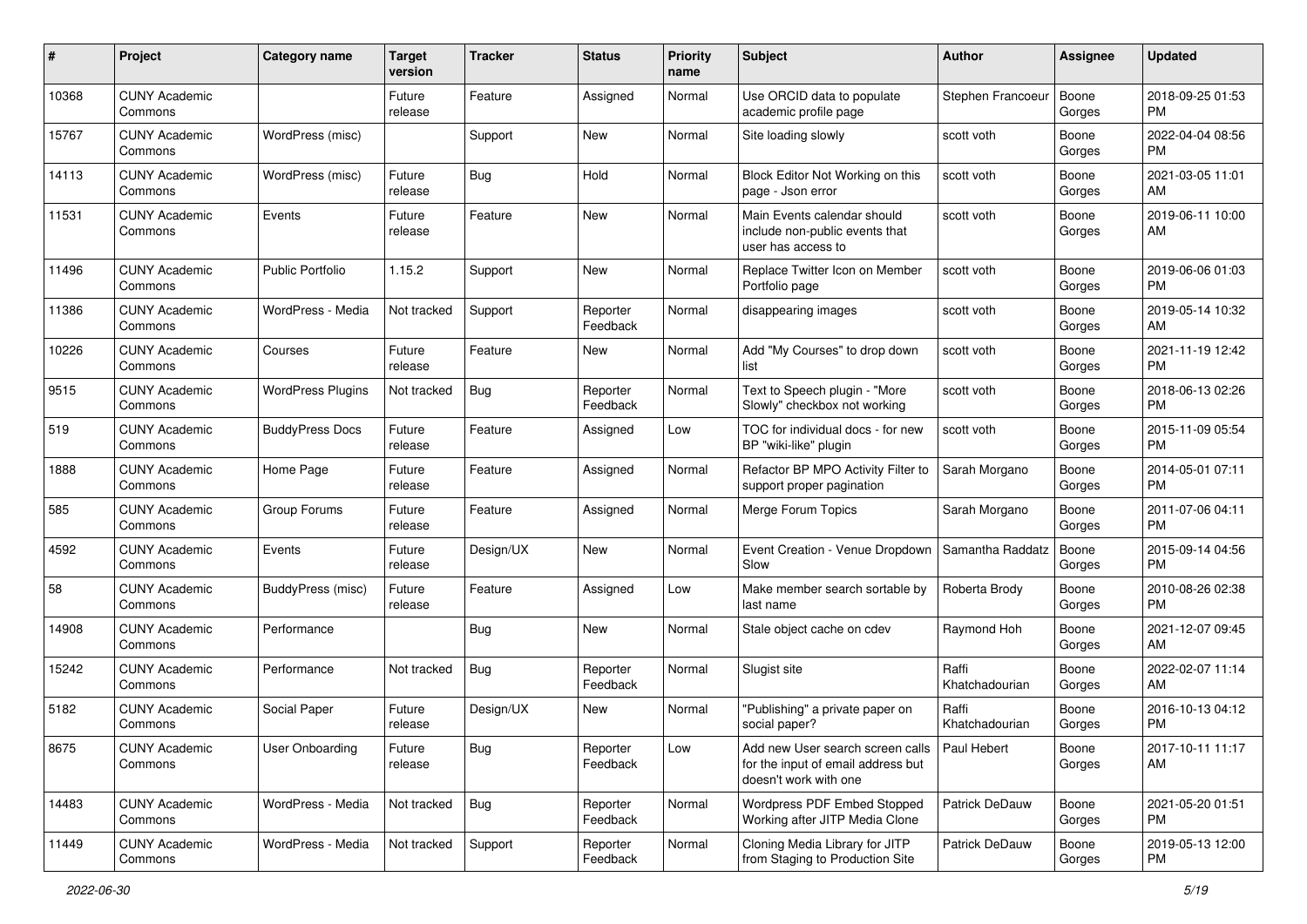| #     | Project                         | <b>Category name</b>       | <b>Target</b><br>version | <b>Tracker</b> | <b>Status</b>        | <b>Priority</b><br>name | <b>Subject</b>                                                                 | <b>Author</b>    | Assignee        | <b>Updated</b>                |
|-------|---------------------------------|----------------------------|--------------------------|----------------|----------------------|-------------------------|--------------------------------------------------------------------------------|------------------|-----------------|-------------------------------|
| 3475  | <b>CUNY Academic</b><br>Commons | Events                     | Future<br>release        | Feature        | Assigned             | Normal                  | Request to add plugin to<br>streamline room<br>booking/appointment booking     | Naomi Barrettara | Boone<br>Gorges | 2014-12-01 05:14<br><b>PM</b> |
| 2753  | <b>CUNY Academic</b><br>Commons | <b>Public Portfolio</b>    | Future<br>release        | Feature        | <b>New</b>           | Normal                  | Create actual actual tagification in<br>academic interests and other<br>fields | Micki Kaufman    | Boone<br>Gorges | 2015-01-05 08:52<br><b>PM</b> |
| 16307 | <b>CUNY Academic</b><br>Commons |                            |                          | Bug            | <b>New</b>           | Normal                  | Add brief messaging to<br>accept/decline group membership<br>requests          | <b>Matt Gold</b> | Boone<br>Gorges | 2022-06-27 06:13<br>PM        |
| 15604 | <b>CUNY Academic</b><br>Commons | <b>Email Notifications</b> | Future<br>release        | Feature        | Assigned             | Normal                  | <b>Restructure Commons Group</b><br><b>Digest Email Messages</b>               | <b>Matt Gold</b> | Boone<br>Gorges | 2022-05-26 10:45<br>AM        |
| 13949 | <b>CUNY Academic</b><br>Commons |                            | Not tracked              | <b>Bug</b>     | New                  | Normal                  | Continued debugging of runaway<br>MySQL connections                            | <b>Matt Gold</b> | Boone<br>Gorges | 2021-09-14 10:42<br><b>AM</b> |
| 10040 | <b>CUNY Academic</b><br>Commons | WordPress (misc)           | Not tracked              | Bug            | Reporter<br>Feedback | Normal                  | User doesn't see full list of themes                                           | <b>Matt Gold</b> | Boone<br>Gorges | 2018-07-25 10:12<br><b>AM</b> |
| 9979  | <b>CUNY Academic</b><br>Commons | <b>Email Notifications</b> | Not tracked              | Bug            | Reporter<br>Feedback | Normal                  | Reports of slow email activation<br>emails                                     | <b>Matt Gold</b> | Boone<br>Gorges | 2018-08-29 09:40<br><b>PM</b> |
| 9947  | <b>CUNY Academic</b><br>Commons | <b>WordPress Plugins</b>   | Future<br>release        | Feature        | Reporter<br>Feedback | Normal                  | Install H5P quiz plugin                                                        | <b>Matt Gold</b> | Boone<br>Gorges | 2018-09-11 11:01<br>AM        |
| 9941  | <b>CUNY Academic</b><br>Commons | Wiki                       | Not tracked              | Support        | Assigned             | Normal                  | Wiki functionality                                                             | <b>Matt Gold</b> | Boone<br>Gorges | 2018-06-26 10:57<br>AM        |
| 8901  | <b>CUNY Academic</b><br>Commons | Accessibility              | Future<br>release        | Feature        | Assigned             | Normal                  | Theme analysis for accessibility                                               | <b>Matt Gold</b> | Boone<br>Gorges | 2022-04-26 11:59<br>AM        |
| 8900  | <b>CUNY Academic</b><br>Commons | Accessibility              | Future<br>release        | Feature        | Assigned             | Normal                  | Look into tools to enforce<br>accessibility in WP environment                  | Matt Gold        | Boone<br>Gorges | 2022-04-26 11:59<br>AM        |
| 8836  | <b>CUNY Academic</b><br>Commons | <b>Blogs (BuddyPress)</b>  | Future<br>release        | Feature        | Assigned             | Normal                  | Redesign site launch process                                                   | Matt Gold        | Boone<br>Gorges | 2019-10-03 02:49<br><b>PM</b> |
| 8756  | <b>CUNY Academic</b><br>Commons | Group Blogs                | Future<br>release        | Feature        | Hold                 | Normal                  | Connect multiple blogs to one<br>group?                                        | <b>Matt Gold</b> | Boone<br>Gorges | 2017-09-30 10:42<br>AM        |
| 6014  | <b>CUNY Academic</b><br>Commons | Publicity                  | Future<br>release        | Publicity      | Reporter<br>Feedback | Normal                  | Google search listing                                                          | <b>Matt Gold</b> | Boone<br>Gorges | 2016-09-21 03:48<br><b>PM</b> |
| 5696  | <b>CUNY Academic</b><br>Commons | Events                     | Future<br>release        | Feature        | Assigned             | Normal                  | Events Calendar - display options<br>/ calendar aggregation                    | <b>Matt Gold</b> | Boone<br>Gorges | 2016-10-13 11:44<br>AM        |
| 4980  | <b>CUNY Academic</b><br>Commons | Home Page                  | Future<br>release        | Feature        | Assigned             | Normal                  | <b>CAC Featured Content -- Adding</b><br>Randomization                         | <b>Matt Gold</b> | Boone<br>Gorges | 2016-12-12 03:01<br><b>PM</b> |
| 4903  | <b>CUNY Academic</b><br>Commons | Events                     | Future<br>release        | Design/UX      | Assigned             | Normal                  | Improving visual appearance of<br>event calendars                              | Matt Gold        | Boone<br>Gorges | 2016-10-13 11:51<br>AM        |
| 4238  | <b>CUNY Academic</b><br>Commons | Events                     | Future<br>release        | Feature        | Assigned             | Normal                  | Copy Events to Other Groups?                                                   | Matt Gold        | Boone<br>Gorges | 2015-07-02 10:08<br>AM        |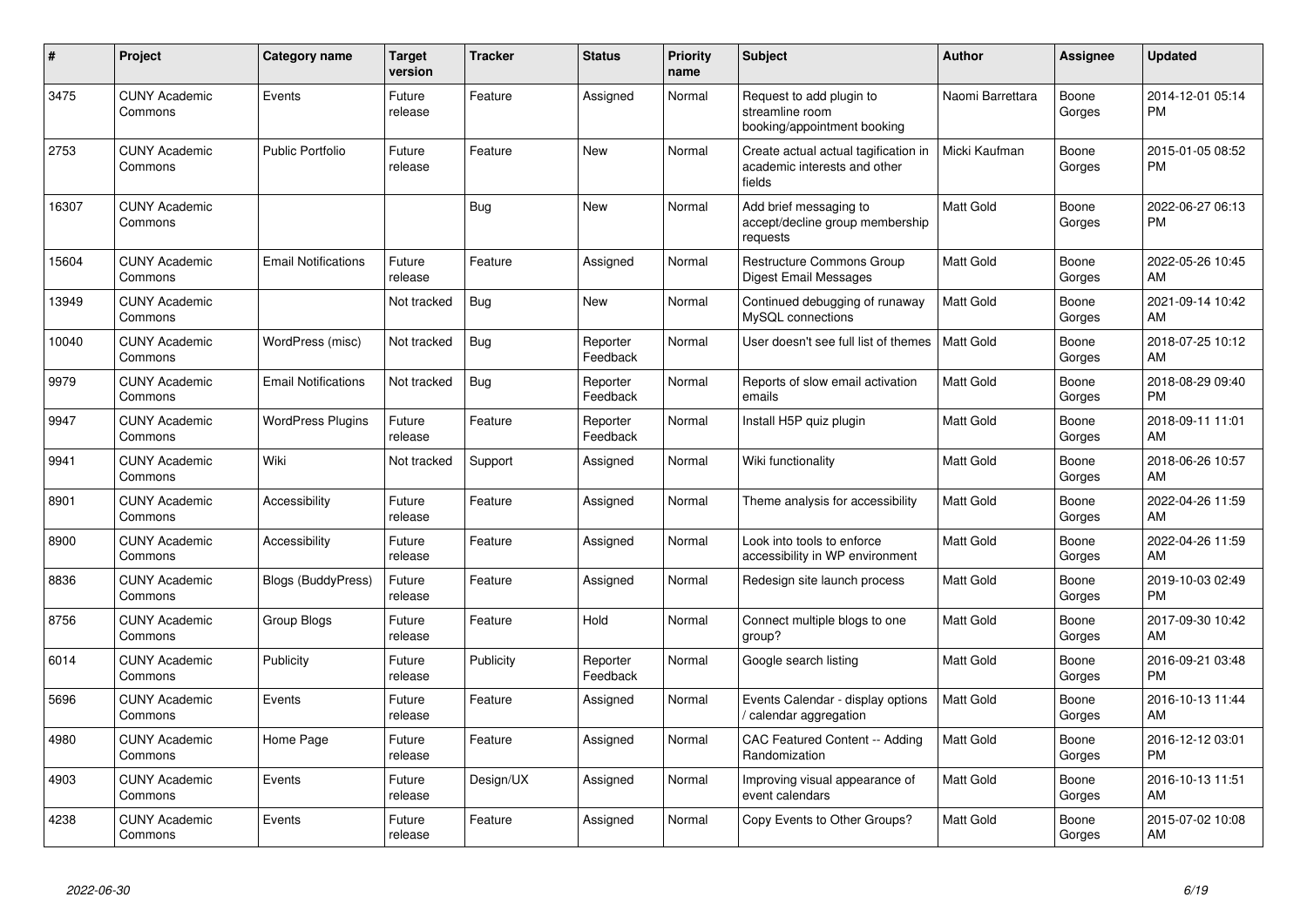| #    | Project                         | <b>Category name</b>     | <b>Target</b><br>version | <b>Tracker</b> | <b>Status</b>       | <b>Priority</b><br>name | <b>Subject</b>                                                                | Author           | Assignee        | <b>Updated</b>                |
|------|---------------------------------|--------------------------|--------------------------|----------------|---------------------|-------------------------|-------------------------------------------------------------------------------|------------------|-----------------|-------------------------------|
| 4053 | <b>CUNY Academic</b><br>Commons | Events                   | Future<br>release        | Feature        | Assigned            | Normal                  | Create new tab for past events                                                | <b>Matt Gold</b> | Boone<br>Gorges | 2015-05-12 02:10<br>PM.       |
| 3768 | <b>CUNY Academic</b><br>Commons | <b>Public Portfolio</b>  | Future<br>release        | Feature        | Assigned            | Normal                  | Institutions/Past positions on<br>public portfolios                           | Matt Gold        | Boone<br>Gorges | 2018-04-23 10:44<br>AM        |
| 3759 | CUNY Academic<br>Commons        | WordPress (misc)         | Future<br>release        | Feature        | Assigned            | Normal                  | Review Interface for Adding Users<br>to Blogs                                 | <b>Matt Gold</b> | Boone<br>Gorges | 2015-03-24 05:52<br><b>PM</b> |
| 3419 | <b>CUNY Academic</b><br>Commons | Group Invitations        | 1.6.14                   | <b>Bug</b>     | Testing<br>Required | Normal                  | Neatening the display of<br>messages on group requests                        | <b>Matt Gold</b> | Boone<br>Gorges | 2014-09-01 09:29<br><b>PM</b> |
| 3308 | <b>CUNY Academic</b><br>Commons | Group Invitations        | Future<br>release        | Feature        | Assigned            | Normal                  | Allow members to rescind group<br>invitations                                 | <b>Matt Gold</b> | Boone<br>Gorges | 2015-04-01 08:53<br><b>PM</b> |
| 3220 | <b>CUNY Academic</b><br>Commons | <b>Public Portfolio</b>  | Future<br>release        | Feature        | Assigned            | Normal                  | Add indent/outdent option to<br>Formatting Buttons on Profile<br>Page         | Matt Gold        | Boone<br>Gorges | 2014-05-21 10:39<br><b>PM</b> |
| 3080 | <b>CUNY Academic</b><br>Commons | <b>Group Files</b>       | Future<br>release        | Feature        | Assigned            | Low                     | Create a system to keep track of<br>file changes                              | <b>Matt Gold</b> | Boone<br>Gorges | 2014-02-26 10:04<br><b>PM</b> |
| 3042 | <b>CUNY Academic</b><br>Commons | <b>Public Portfolio</b>  | Future<br>release        | Feature        | Assigned            | Normal                  | Browsing member interests                                                     | Matt Gold        | Boone<br>Gorges | 2015-03-21 09:04<br><b>PM</b> |
| 2618 | <b>NYCDH Community</b><br>Site  |                          |                          | Bug            | Assigned            | Low                     | Mark blogs as spam when created<br>by users marked as spam                    | Matt Gold        | Boone<br>Gorges | 2013-06-09 11:38<br>PM.       |
| 2523 | <b>CUNY Academic</b><br>Commons | <b>BuddyPress Docs</b>   | Future<br>release        | Feature        | Assigned            | Normal                  | Allow Users to Upload Images to<br><b>BP</b> Docs                             | <b>Matt Gold</b> | Boone<br>Gorges | 2015-11-09 06:14<br><b>PM</b> |
| 2223 | CUNY Academic<br>Commons        | <b>WordPress Plugins</b> | Future<br>release        | Feature        | Assigned            | Low                     | Add Participad to the CUNY<br><b>Academic Commons</b>                         | Matt Gold        | Boone<br>Gorges | 2014-09-17 10:03<br><b>PM</b> |
| 2013 | <b>CUNY Academic</b><br>Commons | <b>Public Portfolio</b>  | Future<br>release        | Feature        | Assigned            | Low                     | Have Profile Privacy Options show   Matt Gold<br>up only for filled-in fields |                  | Boone<br>Gorges | 2015-11-09 06:09<br><b>PM</b> |
| 1562 | <b>CUNY Academic</b><br>Commons | <b>WordPress Plugins</b> | Future<br>release        | Feature        | Assigned            | Low                     | Play with NYT Collaborative<br>Authoring Tool                                 | <b>Matt Gold</b> | Boone<br>Gorges | 2015-01-05 08:47<br><b>PM</b> |
| 658  | <b>CUNY Academic</b><br>Commons | <b>WordPress Plugins</b> | Future<br>release        | Feature        | Assigned            | Normal                  | Rebulid Sitewide Tag Suggestion                                               | <b>Matt Gold</b> | Boone<br>Gorges | 2015-01-05 08:47<br><b>PM</b> |
| 635  | CUNY Academic<br>Commons        | BuddyPress (misc)        | Future<br>release        | Feature        | Assigned            | Normal                  | Big Blue Button -<br>Videoconferencing in Groups and<br><b>Blogs</b>          | <b>Matt Gold</b> | Boone<br>Gorges | 2011-03-14 03:24<br><b>PM</b> |
| 599  | CUNY Academic<br>Commons        | BuddyPress (misc)        | Future<br>release        | Feature        | Assigned            | Normal                  | Consider adding rating plugins for<br>BuddyPress/BBPress                      | <b>Matt Gold</b> | Boone<br>Gorges | 2011-08-22 06:50<br>PM        |
| 554  | <b>CUNY Academic</b><br>Commons | BuddyPress (misc)        | Future<br>release        | Feature        | Assigned            | Normal                  | Add Trackback notifications to<br>site-wide activity feed                     | Matt Gold        | Boone<br>Gorges | 2015-11-09 06:19<br><b>PM</b> |
| 500  | <b>CUNY Academic</b><br>Commons | BuddyPress (misc)        | Future<br>release        | Feature        | Assigned            | Normal                  | Export Group Data                                                             | Matt Gold        | Boone<br>Gorges | 2010-12-19 12:09<br><b>PM</b> |
| 435  | <b>CUNY Academic</b><br>Commons | BuddyPress (misc)        | Future<br>release        | Feature        | Assigned            | Normal                  | Include Avatar Images in Forum<br><b>Post Notification Emails</b>             | Matt Gold        | Boone<br>Gorges | 2010-12-08 12:40<br>PM        |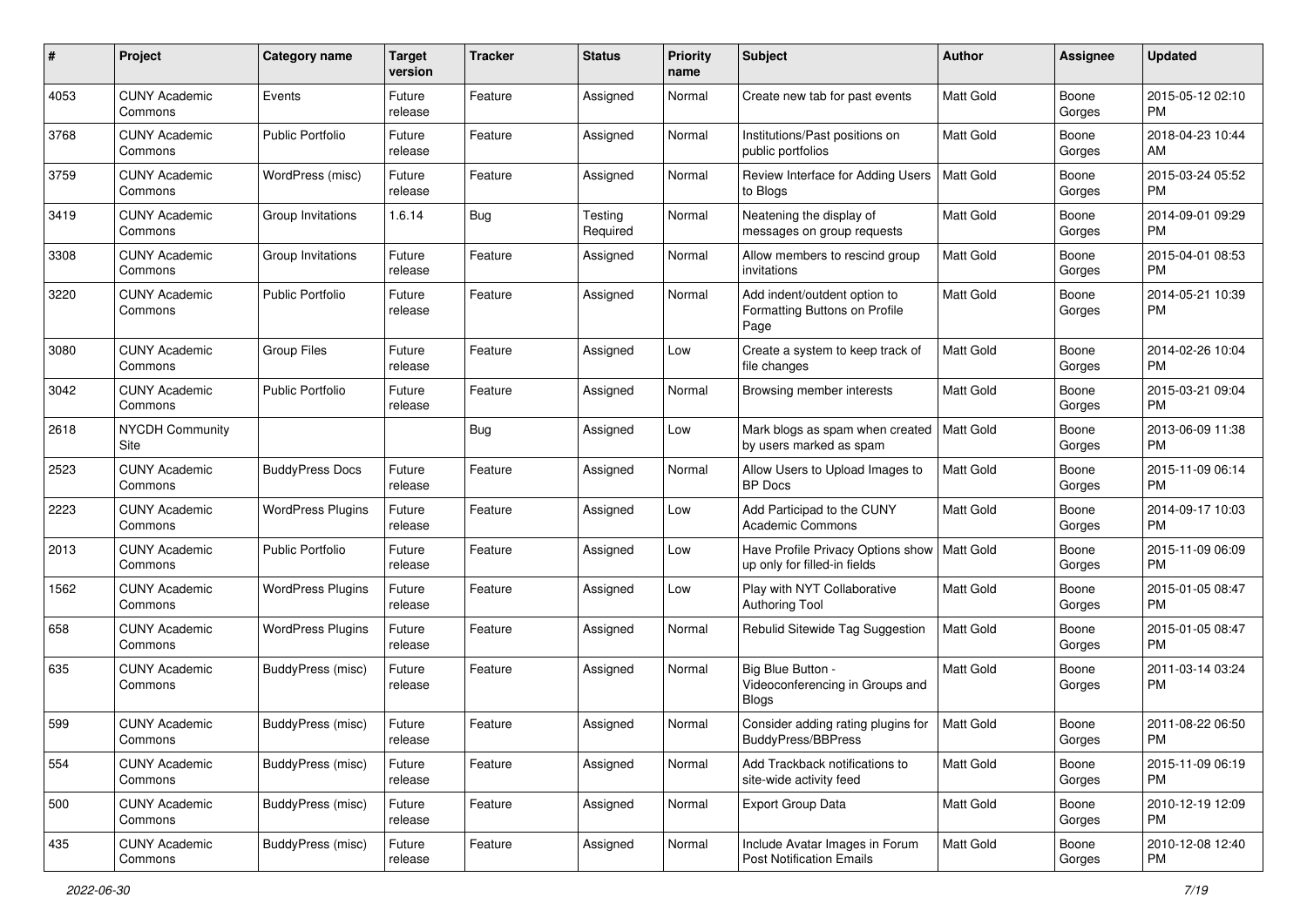| #     | <b>Project</b>                  | Category name             | Target<br>version | <b>Tracker</b> | <b>Status</b>        | <b>Priority</b><br>name | <b>Subject</b>                                                                             | <b>Author</b>  | Assignee        | <b>Updated</b>                |
|-------|---------------------------------|---------------------------|-------------------|----------------|----------------------|-------------------------|--------------------------------------------------------------------------------------------|----------------|-----------------|-------------------------------|
| 377   | <b>CUNY Academic</b><br>Commons | BuddyPress (misc)         | Future<br>release | Feature        | Assigned             | Normal                  | Like buttons                                                                               | Matt Gold      | Boone<br>Gorges | 2010-11-16 05:13<br><b>PM</b> |
| 287   | <b>CUNY Academic</b><br>Commons | WordPress (misc)          | Future<br>release | Feature        | Assigned             | Normal                  | Create troubleshooting tool for<br>account sign-up                                         | Matt Gold      | Boone<br>Gorges | 2015-11-09 06:17<br>PM.       |
| 10678 | <b>CUNY Academic</b><br>Commons |                           | Not tracked       | <b>Bug</b>     | Reporter<br>Feedback | High                    | Newsletter Plugin Not Sending<br><b>Out Newsletters</b>                                    | Mark Webb      | Boone<br>Gorges | 2019-09-16 09:38<br><b>PM</b> |
| 9207  | <b>CUNY Academic</b><br>Commons |                           | Future<br>release | Support        | Reporter<br>Feedback | Normal                  | display dashboards made in<br>Tableau?                                                     | Marilyn Weber  | Boone<br>Gorges | 2018-04-10 10:42<br><b>AM</b> |
| 5052  | <b>CUNY Academic</b><br>Commons | Social Paper              | Future<br>release | Feature        | New                  | Low                     | Sentence by sentence or line by<br>line comments (SP suggestion #3)                        | Marilyn Weber  | Boone<br>Gorges | 2016-02-11 10:24<br>PM.       |
| 9895  | <b>CUNY Academic</b><br>Commons | Onboarding                | Future<br>release | Feature        | Assigned             | Normal                  | Add "Accept Invitation"<br>link/button/function to Group<br>and/or Site invitation emails? | Luke Waltzer   | Boone<br>Gorges | 2018-06-07 12:42<br><b>PM</b> |
| 9211  | <b>CUNY Academic</b><br>Commons | <b>WordPress Plugins</b>  | Future<br>release | Support        | Reporter<br>Feedback | Normal                  | Auto-Role Setting in Forum Plugin<br><b>Causing Some Confusion</b>                         | Luke Waltzer   | Boone<br>Gorges | 2018-03-13 11:44<br>AM        |
| 8835  | <b>CUNY Academic</b><br>Commons | <b>Blogs (BuddyPress)</b> | Future<br>release | Feature        | New                  | Normal                  | Extend cuny is shortlinks to sites                                                         | Luke Waltzer   | Boone<br>Gorges | 2022-04-26 11:59<br>AM        |
| 7981  | <b>CUNY Academic</b><br>Commons | Social Paper              | Future<br>release | <b>Bug</b>     | New                  | Normal                  | Social Paper comments should<br>not go to spam                                             | Luke Waltzer   | Boone<br>Gorges | 2018-04-16 03:52<br><b>PM</b> |
| 6389  | <b>CUNY Academic</b><br>Commons | <b>BuddyPress Docs</b>    | Future<br>release | Feature        | <b>New</b>           | Low                     | <b>Make Discussion Area Visible</b><br>When Editing a Doc                                  | Luke Waltzer   | Boone<br>Gorges | 2016-10-21 04:16<br><b>PM</b> |
| 2610  | <b>CUNY Academic</b><br>Commons | Group Invitations         | Future<br>release | Feature        | Assigned             | Low                     | Request: Custom invitation<br>message to group invites                                     | local admin    | Boone<br>Gorges | 2015-11-09 06:13<br><b>PM</b> |
| 2325  | <b>CUNY Academic</b><br>Commons | BuddyPress (misc)         | Future<br>release | Feature        | Assigned             | Low                     | Profile should have separate fields<br>for first/last names                                | local admin    | Boone<br>Gorges | 2015-11-09 06:09<br><b>PM</b> |
| 16199 | <b>CUNY Academic</b><br>Commons | Directories               | 2.0.3             | Bug            | <b>New</b>           | Normal                  | Removed "Semester" Filter from<br><b>Courses Directory</b>                                 | Laurie Hurson  | Boone<br>Gorges | 2022-06-29 11:32<br>AM        |
| 14504 | <b>CUNY Academic</b><br>Commons |                           | Not tracked       | Publicity      | Reporter<br>Feedback | Normal                  | Adding showcases to home page<br>menu                                                      | Laurie Hurson  | Boone<br>Gorges | 2022-01-19 03:26<br><b>PM</b> |
| 12438 | <b>CUNY Academic</b><br>Commons | Courses                   | Not tracked       | Bug            | New                  | Normal                  | Site appearing twice                                                                       | Laurie Hurson  | Boone<br>Gorges | 2020-02-18 01:34<br><b>PM</b> |
| 12121 | <b>CUNY Academic</b><br>Commons | <b>WordPress Plugins</b>  | 2.0.3             | Feature        | Reporter<br>Feedback | Normal                  | Embedding H5P Iframes on<br><b>Commons Site</b>                                            | Laurie Hurson  | Boone<br>Gorges | 2022-06-29 11:32<br>AM        |
| 9289  | <b>CUNY Academic</b><br>Commons | <b>WordPress Plugins</b>  | Future<br>release | Bug            | Reporter<br>Feedback | Normal                  | Email Users Plugin                                                                         | Laurie Hurson  | Boone<br>Gorges | 2018-10-24 12:34<br><b>PM</b> |
| 3615  | <b>CUNY Academic</b><br>Commons | Redmine                   | Not tracked       | Feature        | New                  | Low                     | Create Redmine issues via email                                                            | Dominic Giglio | Boone<br>Gorges | 2017-11-16 11:36<br>AM.       |
| 15210 | <b>CUNY Academic</b><br>Commons | Analytics                 | Not tracked       | Design/UX      | <b>New</b>           | Normal                  | Google Analytics improvements                                                              | Colin McDonald | Boone<br>Gorges | 2022-05-24 10:47<br>AM        |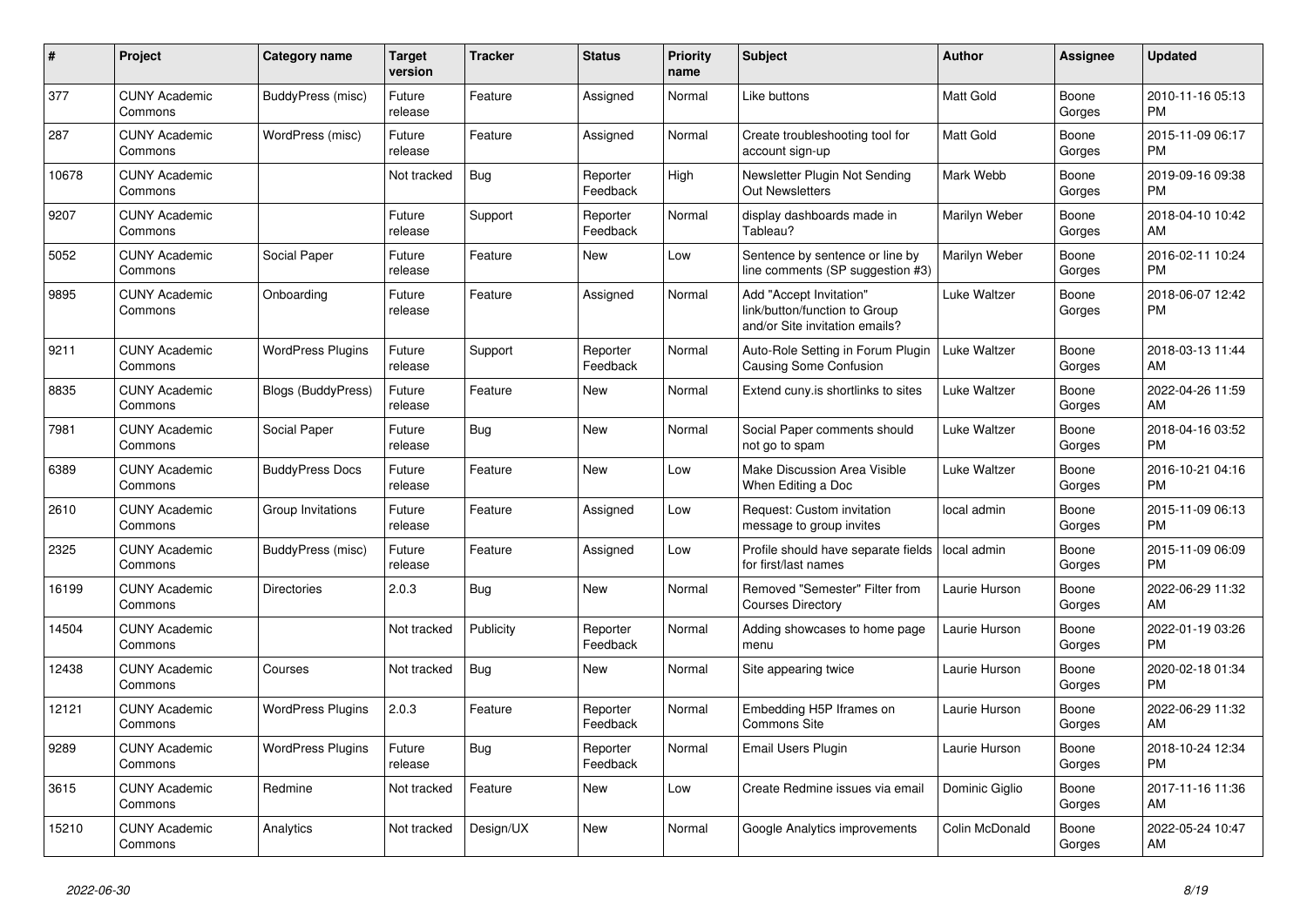| #     | <b>Project</b>                  | <b>Category name</b>       | <b>Target</b><br>version | <b>Tracker</b> | <b>Status</b>        | <b>Priority</b><br>name | <b>Subject</b>                                                                             | Author              | Assignee        | <b>Updated</b>                |
|-------|---------------------------------|----------------------------|--------------------------|----------------|----------------------|-------------------------|--------------------------------------------------------------------------------------------|---------------------|-----------------|-------------------------------|
| 13370 | <b>CUNY Academic</b><br>Commons | Group Library              | Future<br>release        | Feature        | <b>New</b>           | Normal                  | Library bulk deletion and folder<br>editing                                                | Colin McDonald      | Boone<br>Gorges | 2020-10-13 10:41<br>AM        |
| 1460  | <b>CUNY Academic</b><br>Commons | Analytics                  | Future<br>release        | Feature        | Assigned             | Normal                  | Update System Report                                                                       | <b>Brian Foote</b>  | Boone<br>Gorges | 2015-11-09 06:13<br><b>PM</b> |
| 16092 | <b>CUNY Academic</b><br>Commons |                            | Future<br>release        | Feature        | Hold                 | Normal                  | Don't show main site in Site<br>search results                                             | Boone Gorges        | Boone<br>Gorges | 2022-05-17 03:12<br><b>PM</b> |
| 15883 | <b>CUNY Academic</b><br>Commons |                            | 2.1.0                    | Feature        | New                  | Normal                  | Release BPGES update                                                                       | Boone Gorges        | Boone<br>Gorges | 2022-05-26 10:39<br>AM        |
| 14987 | <b>CUNY Academic</b><br>Commons | <b>WordPress Plugins</b>   | Future<br>release        | Bug            | New                  | Normal                  | Elementor update causes<br>database freeze-up                                              | Boone Gorges        | Boone<br>Gorges | 2021-11-29 12:02<br><b>PM</b> |
| 14309 | <b>CUNY Academic</b><br>Commons | Group Library              | Future<br>release        | Feature        | New                  | Normal                  | Better handling of<br>bp_group_document file download<br>attempts when file is not present | Boone Gorges        | Boone<br>Gorges | 2021-11-19 12:28<br><b>PM</b> |
| 14184 | <b>CUNY Academic</b><br>Commons | Public Portfolio           | Future<br>release        | Feature        | <b>New</b>           | Normal                  | Centralized mechanism for storing<br>Campus affiliations                                   | Boone Gorges        | Boone<br>Gorges | 2022-01-04 11:35<br>AM        |
| 13835 | <b>CUNY Academic</b><br>Commons | WordPress (misc)           | Future<br>release        | Feature        | New                  | Normal                  | Allow OneSearch widget to have<br>'CUNY' as campus                                         | Boone Gorges        | Boone<br>Gorges | 2021-11-19 12:39<br><b>PM</b> |
| 13466 | <b>CUNY Academic</b><br>Commons | Cavalcade                  | Future<br>release        | Feature        | New                  | Normal                  | Automated cleanup for duplicate<br>Cavalcade tasks                                         | Boone Gorges        | Boone<br>Gorges | 2020-10-13 05:24<br><b>PM</b> |
| 12911 | <b>CUNY Academic</b><br>Commons |                            | Not tracked              | Feature        | <b>New</b>           | Normal                  | Block access to xmlrpc.php based<br>on User-Agent                                          | <b>Boone Gorges</b> | Boone<br>Gorges | 2020-06-09 05:12<br><b>PM</b> |
| 12091 | <b>CUNY Academic</b><br>Commons | <b>Group Files</b>         | Future<br>release        | Feature        | New                  | Normal                  | Improved pre-upload file validation<br>for bp-group-documents                              | <b>Boone Gorges</b> | Boone<br>Gorges | 2019-11-14 01:21<br><b>PM</b> |
| 12042 | <b>CUNY Academic</b><br>Commons | <b>Email Notifications</b> | Future<br>release        | Feature        | <b>New</b>           | Normal                  | Improved error logging for BPGES<br>send queue                                             | <b>Boone Gorges</b> | Boone<br>Gorges | 2021-11-19 12:25<br><b>PM</b> |
| 11945 | <b>CUNY Academic</b><br>Commons | Reckoning                  | Future<br>release        | Feature        | Reporter<br>Feedback | Normal                  | Add Comments bubble to<br>Reckoning views                                                  | Boone Gorges        | Boone<br>Gorges | 2019-11-12 05:14<br><b>PM</b> |
| 10794 | <b>CUNY Academic</b><br>Commons | Performance                | Not tracked              | <b>Bug</b>     | New                  | Normal                  | Memcached connection<br>occasionally breaks                                                | Boone Gorges        | Boone<br>Gorges | 2018-12-06 03:30<br><b>PM</b> |
| 9926  | <b>CUNY Academic</b><br>Commons | <b>WordPress Plugins</b>   | Future<br>release        | Bug            | New                  | Normal                  | twitter-mentions-as-comments<br>cron jobs can run long                                     | Boone Gorges        | Boone<br>Gorges | 2018-10-24 12:34<br><b>PM</b> |
| 7663  | <b>CUNY Academic</b><br>Commons | Social Paper               | Future<br>release        | Bug            | New                  | Normal                  | Social Paper notifications not<br>formatted correctly on secondary<br>sites                | Boone Gorges        | Boone<br>Gorges | 2018-04-16 03:52<br><b>PM</b> |
| 7022  | <b>CUNY Academic</b><br>Commons | Announcements              | Future<br>release        | Bug            | <b>New</b>           | Normal                  | Sitewide announcements should<br>be displayed on, and dismissable<br>from, mapped domains  | Boone Gorges        | Boone<br>Gorges | 2018-03-22 10:18<br>AM        |
| 5234  | <b>CUNY Academic</b><br>Commons | Membership                 | Future<br>release        | Feature        | Assigned             | Normal                  | Write Unconfirmed patch for WP                                                             | Boone Gorges        | Boone<br>Gorges | 2016-10-24 11:18<br>AM        |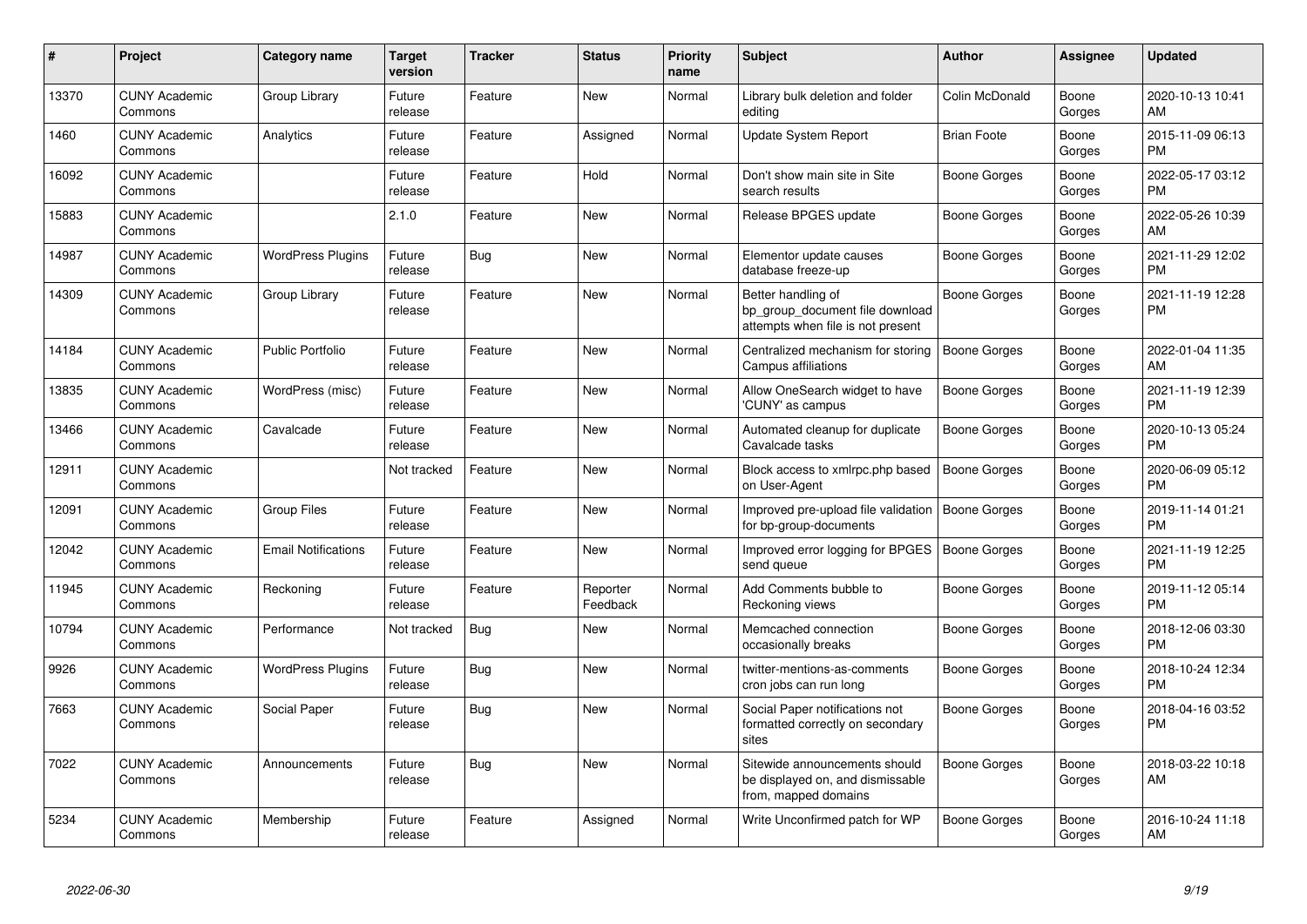| #     | Project                         | <b>Category name</b>           | <b>Target</b><br>version | <b>Tracker</b> | <b>Status</b> | <b>Priority</b><br>name | Subject                                                                           | Author              | <b>Assignee</b> | <b>Updated</b>                |
|-------|---------------------------------|--------------------------------|--------------------------|----------------|---------------|-------------------------|-----------------------------------------------------------------------------------|---------------------|-----------------|-------------------------------|
| 4481  | <b>CUNY Academic</b><br>Commons | Events                         | Future<br>release        | Feature        | <b>New</b>    | Normal                  | Group admins/mods should have<br>the ability to unlink an event from<br>the group | <b>Boone Gorges</b> | Boone<br>Gorges | 2017-04-24 03:53<br><b>PM</b> |
| 3580  | <b>CUNY Academic</b><br>Commons | Group Blogs                    | Future<br>release        | Feature        | <b>New</b>    | Normal                  | Multiple blogs per group                                                          | <b>Boone Gorges</b> | Boone<br>Gorges | 2018-02-20 02:02<br><b>PM</b> |
| 3230  | <b>CUNY Academic</b><br>Commons | Internal Tools and<br>Workflow | Not tracked              | Feature        | Assigned      | High                    | Scripts for quicker<br>provisioning/updating of<br>development environments       | <b>Boone Gorges</b> | Boone<br>Gorges | 2016-01-26 04:54<br><b>PM</b> |
| 3193  | <b>CUNY Academic</b><br>Commons | Group Forums                   | Future<br>release        | Feature        | Assigned      | Normal                  | bbPress 2.x dynamic roles and<br><b>RBE</b>                                       | Boone Gorges        | Boone<br>Gorges | 2014-09-30 01:30<br><b>PM</b> |
| 3048  | <b>CUNY Academic</b><br>Commons | <b>Public Portfolio</b>        | Future<br>release        | Feature        | New           | Low                     | Images for rich text profile fields                                               | Boone Gorges        | Boone<br>Gorges | 2014-02-19 12:56<br><b>PM</b> |
| 3002  | <b>CUNY Academic</b><br>Commons | Search                         | Future<br>release        | Feature        | Assigned      | Normal                  | Overhaul CAC search by using<br>external search appliance                         | Boone Gorges        | Boone<br>Gorges | 2020-07-15 03:05<br><b>PM</b> |
| 1744  | <b>CUNY Academic</b><br>Commons | <b>BuddyPress Docs</b>         | Future<br>release        | Feature        | Assigned      | Normal                  | Spreadsheet-style Docs                                                            | Boone Gorges        | Boone<br>Gorges | 2015-11-09 06:13<br><b>PM</b> |
| 1508  | <b>CUNY Academic</b><br>Commons | WordPress (misc)               | Future<br>release        | Feature        | Assigned      | Normal                  | Share login cookies across<br>mapped domains                                      | <b>Boone Gorges</b> | Boone<br>Gorges | 2012-07-02 12:12<br><b>PM</b> |
| 1422  | <b>CUNY Academic</b><br>Commons | <b>BuddyPress Docs</b>         | Future<br>release        | Feature        | Assigned      | Normal                  | Make "created Doc" activity icons<br>non-mini                                     | <b>Boone Gorges</b> | Boone<br>Gorges | 2015-11-09 05:48<br><b>PM</b> |
| 1417  | <b>CUNY Academic</b><br>Commons | <b>BuddyPress Docs</b>         | Future<br>release        | Feature        | Assigned      | Low                     | Bulk actions for BuddyPress Docs                                                  | <b>Boone Gorges</b> | Boone<br>Gorges | 2016-10-17 10:41<br>PM        |
| 1167  | <b>CUNY Academic</b><br>Commons | <b>Email Invitations</b>       | Future<br>release        | Feature        | New           | Low                     | Allow email invitations to be resent   Boone Gorges                               |                     | Boone<br>Gorges | 2015-11-12 12:53<br>AM        |
| 1166  | <b>CUNY Academic</b><br>Commons | <b>Email Invitations</b>       | Future<br>release        | Feature        | New           | Low                     | Better organizational tools for Sent<br><b>Invites</b>                            | Boone Gorges        | Boone<br>Gorges | 2015-11-09 06:02<br><b>PM</b> |
| 1165  | <b>CUNY Academic</b><br>Commons | <b>Email Invitations</b>       | Future<br>release        | Feature        | Assigned      | Low                     | Allow saved lists of invitees under<br>Send Invites                               | Boone Gorges        | Boone<br>Gorges | 2015-11-09 06:03<br><b>PM</b> |
| 618   | <b>CUNY Academic</b><br>Commons | <b>BuddyPress Docs</b>         | Future<br>release        | Feature        | Assigned      | Normal                  | BuddyPress Docs: export formats                                                   | <b>Boone Gorges</b> | Boone<br>Gorges | 2015-11-09 05:38<br><b>PM</b> |
| 10354 | <b>CUNY Academic</b><br>Commons | <b>Public Portfolio</b>        | Future<br>release        | Feature        | New           | Normal                  | Opt out of Having a Profile Page                                                  | scott voth          | Chris Stein     | 2020-05-12 10:43<br>AM        |
| 5827  | <b>CUNY Academic</b><br>Commons | <b>Public Portfolio</b>        | Future<br>release        | <b>Bug</b>     | Assigned      | Normal                  | Academic Interests square bracket   scott voth<br>links not working               |                     | Chris Stein     | 2016-08-11 11:59<br>PM        |
| 2754  | <b>CUNY Academic</b><br>Commons | Design                         | Future<br>release        | Feature        | Assigned      | Normal                  | Determine strategy for CAC logo<br>handling in top header                         | Micki Kaufman       | Chris Stein     | 2015-01-05 08:53<br><b>PM</b> |
| 9028  | <b>CUNY Academic</b><br>Commons | Onboarding                     | Future<br>release        | Feature        | Assigned      | Normal                  | suggest groups to new members<br>during the registration process                  | <b>Matt Gold</b>    | Chris Stein     | 2018-10-24 12:34<br><b>PM</b> |
| 3770  | <b>CUNY Academic</b><br>Commons | Public Portfolio               | Future<br>release        | Feature        | Assigned      | Normal                  | Improve Layout/Formatting of<br>Positions Area on Public Portfolios               | Matt Gold           | Chris Stein     | 2015-04-01 09:17<br><b>PM</b> |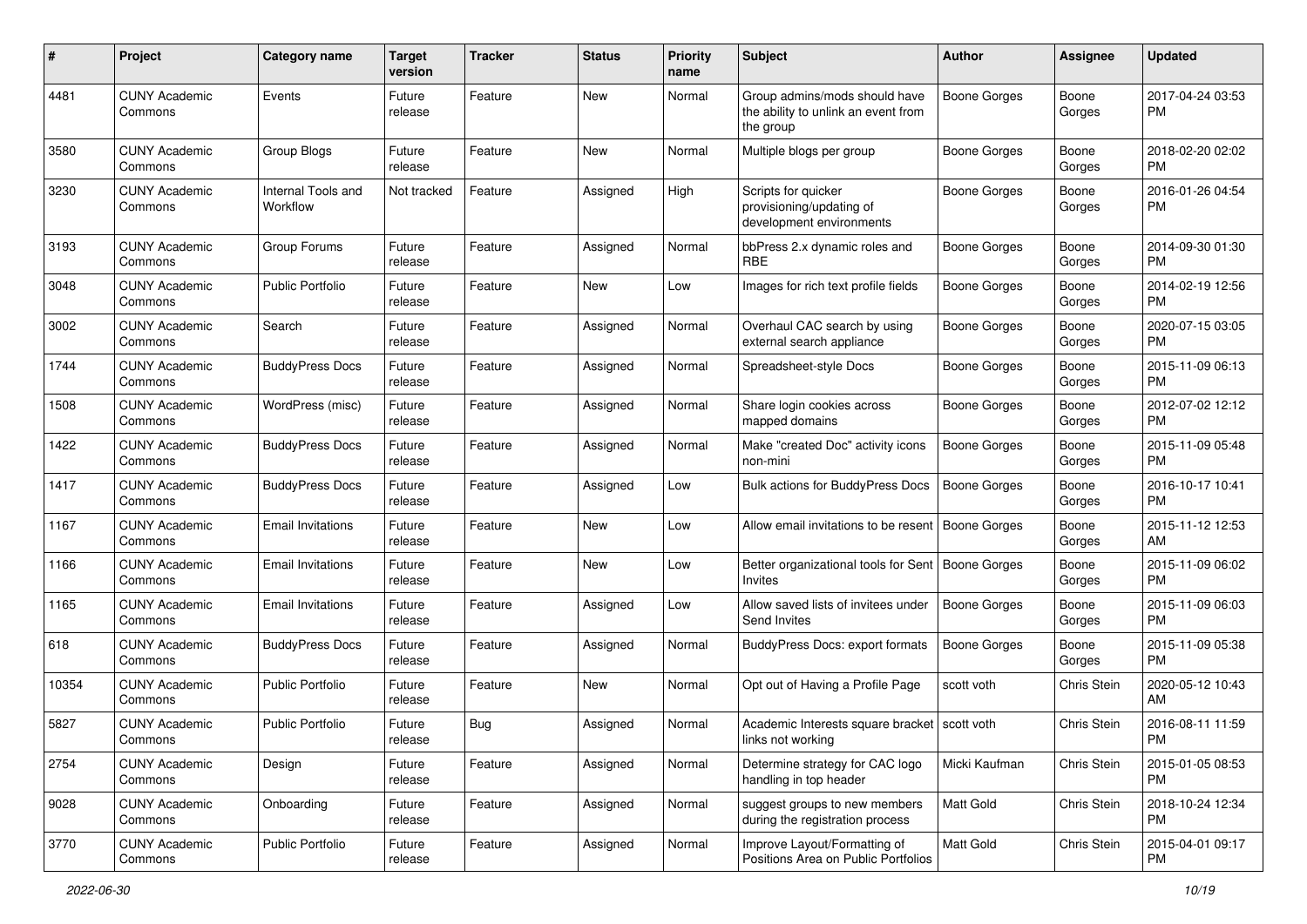| #     | Project                                                                 | <b>Category name</b>           | <b>Target</b><br>version | <b>Tracker</b> | <b>Status</b>        | Priority<br>name | <b>Subject</b>                                             | Author              | Assignee            | <b>Updated</b>                |
|-------|-------------------------------------------------------------------------|--------------------------------|--------------------------|----------------|----------------------|------------------|------------------------------------------------------------|---------------------|---------------------|-------------------------------|
| 3354  | <b>CUNY Academic</b><br>Commons                                         | <b>Group Files</b>             | Future<br>release        | Feature        | Assigned             | Low              | Allow Group Download of Multiple<br><b>Selected Files</b>  | <b>Matt Gold</b>    | Chris Stein         | 2014-08-01 08:50<br>AM        |
| 1544  | <b>CUNY Academic</b><br>Commons                                         | Groups (misc)                  | Future<br>release        | Feature        | Reporter<br>Feedback | Normal           | Group Filtering and Sorting                                | <b>Matt Gold</b>    | Chris Stein         | 2019-03-01 02:25<br><b>PM</b> |
| 365   | <b>CUNY Academic</b><br>Commons                                         | WordPress (misc)               | Future<br>release        | Feature        | Assigned             | Normal           | <b>Create Mouseover Tooltips</b><br>throughout Site        | Matt Gold           | Chris Stein         | 2015-11-09 06:18<br><b>PM</b> |
| 3059  | <b>CUNY Academic</b><br>Commons                                         | Group Forums                   | Future<br>release        | Design/UX      | New                  | Normal           | Forum Post Permissable Content<br><b>Explanatory Text</b>  | Chris Stein         | Chris Stein         | 2015-04-02 11:27<br>AM        |
| 2881  | <b>CUNY Academic</b><br>Commons                                         | Public Portfolio               | Future<br>release        | Feature        | Assigned             | Normal           | Redesign the UX for Profiles                               | Chris Stein         | Chris Stein         | 2016-10-13 12:45<br><b>PM</b> |
| 860   | <b>CUNY Academic</b><br>Commons                                         | Design                         | Future<br>release        | Design/UX      | Assigned             | Normal           | <b>Standardize Button Treatment</b><br>Across the Commons  | Chris Stein         | Chris Stein         | 2014-05-01 09:45<br>AM        |
| 3330  | <b>CUNY Academic</b><br>Commons                                         | My Commons                     | Future<br>release        | Feature        | Assigned             | Normal           | "Commons Information" tool                                 | <b>Boone Gorges</b> | Chris Stein         | 2014-09-22 08:46<br><b>PM</b> |
| 2832  | <b>CUNY Academic</b><br>Commons                                         | <b>Public Portfolio</b>        | Future<br>release        | Feature        | Assigned             | Normal           | Improve interface for (not)<br>auto-linking profile fields | <b>Boone Gorges</b> | Chris Stein         | 2015-01-05 08:52<br><b>PM</b> |
| 8078  | <b>CUNY Academic</b><br>Commons                                         | <b>WordPress Plugins</b>       | Future<br>release        | System Upgrade | Assigned             | Normal           | <b>CommentPress Updates</b>                                | Margaret Galvan     | Christian<br>Wach   | 2017-05-08 03:49<br><b>PM</b> |
| 13199 | <b>CUNY Academic</b><br>Commons                                         | Group Forums                   | Future<br>release        | Feature        | New                  | Normal           | Favoring Groups over bbPress<br>plugin                     | Colin McDonald      | Colin<br>McDonald   | 2021-11-19 12:28<br><b>PM</b> |
| 4438  | <b>CUNY Academic</b><br>Commons                                         | Events                         | Future<br>release        | Bug            | Assigned             | Normal           | Events Calendar - Export<br><b>Recurring Events</b>        | scott voth          | Daniel Jones        | 2016-05-23 04:25<br><b>PM</b> |
| 5268  | <b>CUNY Academic</b><br>Commons                                         | Group Forums                   | Future<br>release        | Bug            | Assigned             | Normal           | Long-time to post to multiple<br>groups                    | Luke Waltzer        | Daniel Jones        | 2016-09-07 06:31<br><b>PM</b> |
| 2167  | <b>CUNY Academic</b><br>Commons                                         | WordPress (misc)               | Future<br>release        | Bug            | Assigned             | Normal           | CAC-Livestream Plugin Issues                               | Michael Smith       | Dominic<br>Giglio   | 2015-01-02 03:06<br><b>PM</b> |
| 940   | <b>CUNY Academic</b><br>Commons                                         | Redmine                        | Future<br>release        | Feature        | Assigned             | Low              | Communication with users after<br>releases                 | Matt Gold           | Dominic<br>Giglio   | 2012-09-09 04:36<br><b>PM</b> |
| 412   | <b>CUNY Academic</b><br>Commons                                         | <b>WordPress Themes</b>        | Future<br>release        | Feature        | Assigned             | Normal           | <b>Featured Themes</b>                                     | <b>Matt Gold</b>    | Dominic<br>Giglio   | 2015-01-05 08:44<br><b>PM</b> |
| 1983  | <b>CUNY Academic</b><br>Commons                                         | Home Page                      | Future<br>release        | Feature        | Assigned             | Low              | Media Library integration with<br>Featured Content plugin  | <b>Boone Gorges</b> | Dominic<br>Giglio   | 2014-03-17 10:34<br>AM        |
| 12062 | AD/O365 Transition<br>from NonMatric to<br><b>Matriculated Students</b> |                                |                          | Feature        | In Progress          | Normal           | create solution and console<br>project                     | Emilio Rodriguez    | Emilio<br>Rodriguez | 2019-11-12 03:56<br><b>PM</b> |
| 9835  | <b>CUNY Academic</b><br>Commons                                         | Group Forums                   | Future<br>release        | <b>Bug</b>     | Assigned             | Normal           | add a "like" function?                                     | Marilyn Weber       | <b>Erik Trainer</b> | 2018-06-05 01:49<br><b>PM</b> |
| 15194 | <b>CUNY Academic</b><br>Commons                                         | Internal Tools and<br>Workflow | 2.1.0                    | Feature        | New                  | Normal           | PHPCS sniff for un-restored<br>switch_to_blog() calls      | Boone Gorges        | Jeremy Felt         | 2022-05-26 10:45<br>AM        |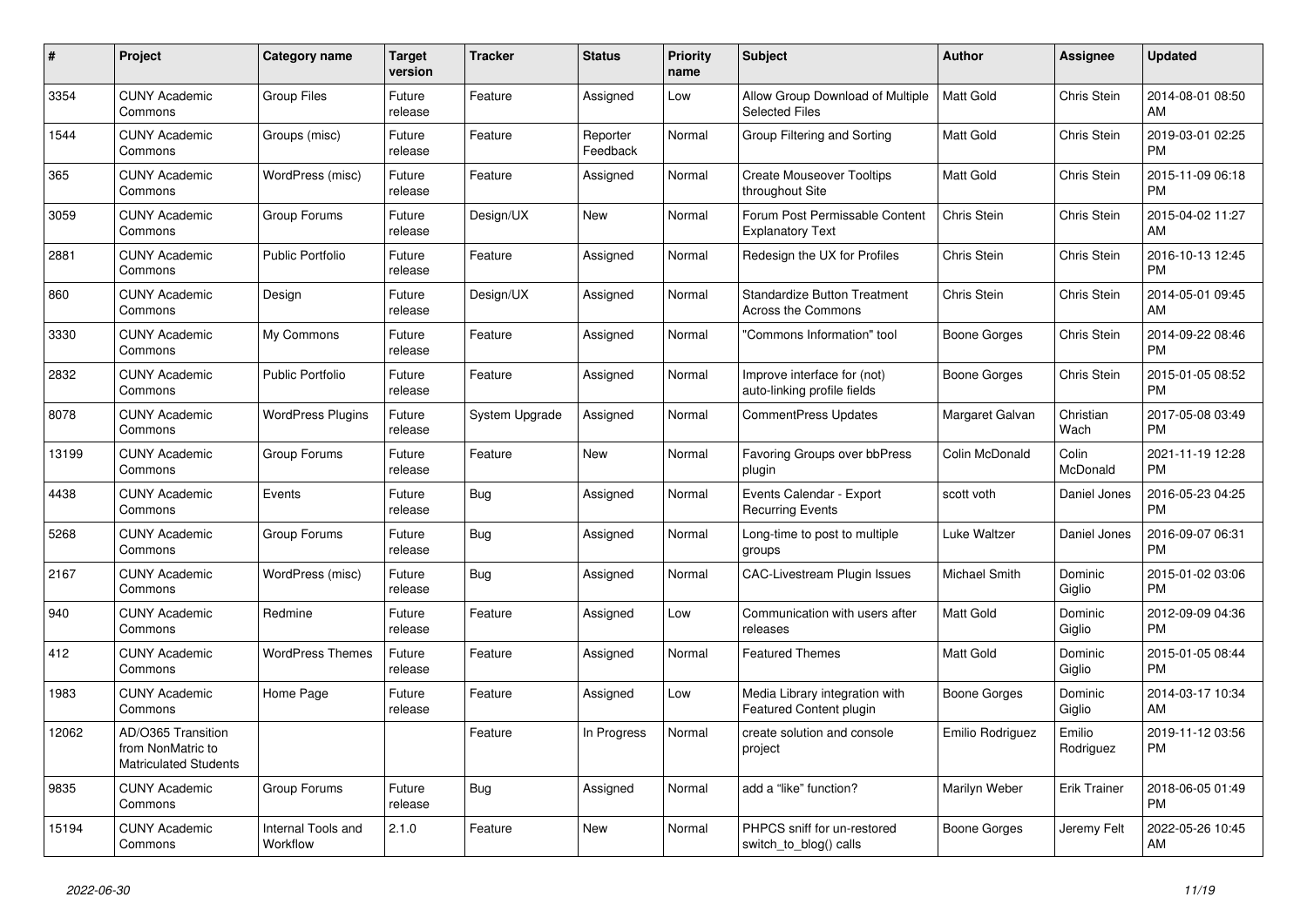| #     | Project                         | <b>Category name</b>           | <b>Target</b><br>version | <b>Tracker</b> | <b>Status</b>        | <b>Priority</b><br>name | <b>Subject</b>                                                                        | Author                  | Assignee           | <b>Updated</b>                |
|-------|---------------------------------|--------------------------------|--------------------------|----------------|----------------------|-------------------------|---------------------------------------------------------------------------------------|-------------------------|--------------------|-------------------------------|
| 13891 | <b>CUNY Academic</b><br>Commons | Internal Tools and<br>Workflow | 2.1.0                    | Feature        | New                  | Normal                  | Migrate automated linting to<br>GitHub Actions                                        | Boone Gorges            | Jeremy Felt        | 2022-06-29 11:13<br>AM        |
| 13331 | <b>CUNY Academic</b><br>Commons | Site cloning                   | Future<br>release        | Bug            | New                  | Normal                  | Combine Site Template and Clone<br>operations                                         | Boone Gorges            | Jeremy Felt        | 2021-11-19 12:39<br><b>PM</b> |
| 8666  | <b>CUNY Academic</b><br>Commons | Teaching                       | Not tracked              | Documentation  | Assigned             | Normal                  | Create Teaching on the Commons<br>Resource Page                                       | Matt Gold               | Laurie Hurson      | 2019-09-23 03:16<br><b>PM</b> |
| 14475 | <b>CUNY Academic</b><br>Commons |                                | Not tracked              | Publicity      | New                  | Normal                  | OER Showcase Page                                                                     | Laurie Hurson           | Laurie Hurson      | 2021-09-14 10:46<br>AM        |
| 12446 | <b>CUNY Academic</b><br>Commons | Groups (misc)                  | Future<br>release        | Feature        | Reporter<br>Feedback | Normal                  | Toggle default site to group forum<br>posting                                         | Laurie Hurson           | Laurie Hurson      | 2020-03-10 11:57<br>AM        |
| 11879 | <b>CUNY Academic</b><br>Commons |                                | Not tracked              | Bug            | New                  | Normal                  | Hypothesis comments appearing<br>on multiple, different pdfs across<br>blogs          | Laurie Hurson           | Laurie Hurson      | 2019-09-19 02:39<br><b>PM</b> |
| 11517 | <b>CUNY Academic</b><br>Commons |                                | Not tracked              | Feature        | Assigned             | Normal                  | wp-accessibility plugin should not<br>strip 'target="_blank" by default               | Boone Gorges            | Laurie Hurson      | 2019-09-24 09:57<br>AM        |
| 5955  | <b>CUNY Academic</b><br>Commons | Outreach                       | Future<br>release        | Feature        | Assigned             | Normal                  | Create auto-newsletter for<br>commons members                                         | Matt Gold               | Luke Waltzer       | 2016-08-30 10:34<br>AM        |
| 6078  | <b>CUNY Academic</b><br>Commons | Blogs (BuddyPress)             | Future<br>release        | Feature        | New                  | Normal                  | <b>Explore Adding Network Blog</b><br>Metadata Plugin                                 | Luke Waltzer            | Luke Waltzer       | 2016-10-11 10:29<br><b>PM</b> |
| 2666  | <b>CUNY Academic</b><br>Commons | About page                     | Not tracked              | Documentation  | Assigned             | Normal                  | <b>Update About Text</b>                                                              | Chris Stein             | Luke Waltzer       | 2016-03-04 11:19<br>AM        |
| 12392 | <b>CUNY Academic</b><br>Commons | Help/Codex                     | Not tracked              | Documentation  | New                  | Normal                  | Updates to Common Commons<br>Questions on Help Page                                   | scott voth              | Margaret<br>Galvan | 2020-02-11 10:53<br>AM        |
| 6298  | <b>CUNY Academic</b><br>Commons | User Experience                | Not tracked              | Design/UX      | Assigned             | Normal                  | Examine data from survey                                                              | <b>Matt Gold</b>        | Margaret<br>Galvan | 2016-10-14 12:16<br><b>PM</b> |
| 8211  | <b>CUNY Academic</b><br>Commons | <b>WordPress Themes</b>        | Future<br>release        | Feature        | New                  | Normal                  | Theme Suggestions: Material<br>Design-Inspired Themes                                 | Margaret Galvan         | Margaret<br>Galvan | 2017-08-07 02:48<br><b>PM</b> |
| 7828  | <b>CUNY Academic</b><br>Commons |                                | Not tracked              | Feature        | Assigned             | Normal                  | Theme Assessment 2017                                                                 | Margaret Galvan         | Margaret<br>Galvan | 2017-05-02 10:41<br><b>PM</b> |
| 9420  | <b>CUNY Academic</b><br>Commons | cuny.is                        | Not tracked              | Feature        | New                  | Normal                  | Request for http://cuny.is/streams                                                    | Raffi<br>Khatchadourian | Marilyn<br>Weber   | 2018-04-02 10:08<br>AM        |
| 3509  | <b>CUNY Academic</b><br>Commons | Publicity                      | 1.7                      | Publicity      | New                  | Normal                  | Create 1.7 digital signage imagery                                                    | Micki Kaufman           | Marilyn<br>Weber   | 2014-10-01 12:40<br><b>PM</b> |
| 8837  | <b>CUNY Academic</b><br>Commons |                                | Not tracked              | Feature        | Assigned             | Normal                  | Create a form to request info from<br>people requesting premium<br>themes and plugins | Matt Gold               | Marilyn<br>Weber   | 2017-11-14 03:35<br><b>PM</b> |
| 12382 | <b>CUNY Academic</b><br>Commons | Membership                     | Not tracked              | Support        | New                  | Normal                  | Email request change                                                                  | Marilyn Weber           | Marilyn<br>Weber   | 2020-02-06 12:56<br><b>PM</b> |
| 4972  | <b>CUNY Academic</b><br>Commons | Analytics                      | Not tracked              | Bug            | New                  | Normal                  | <b>Newsletter Analytics</b>                                                           | Stephen Real            | Matt Gold          | 2015-12-09 12:54<br>PM        |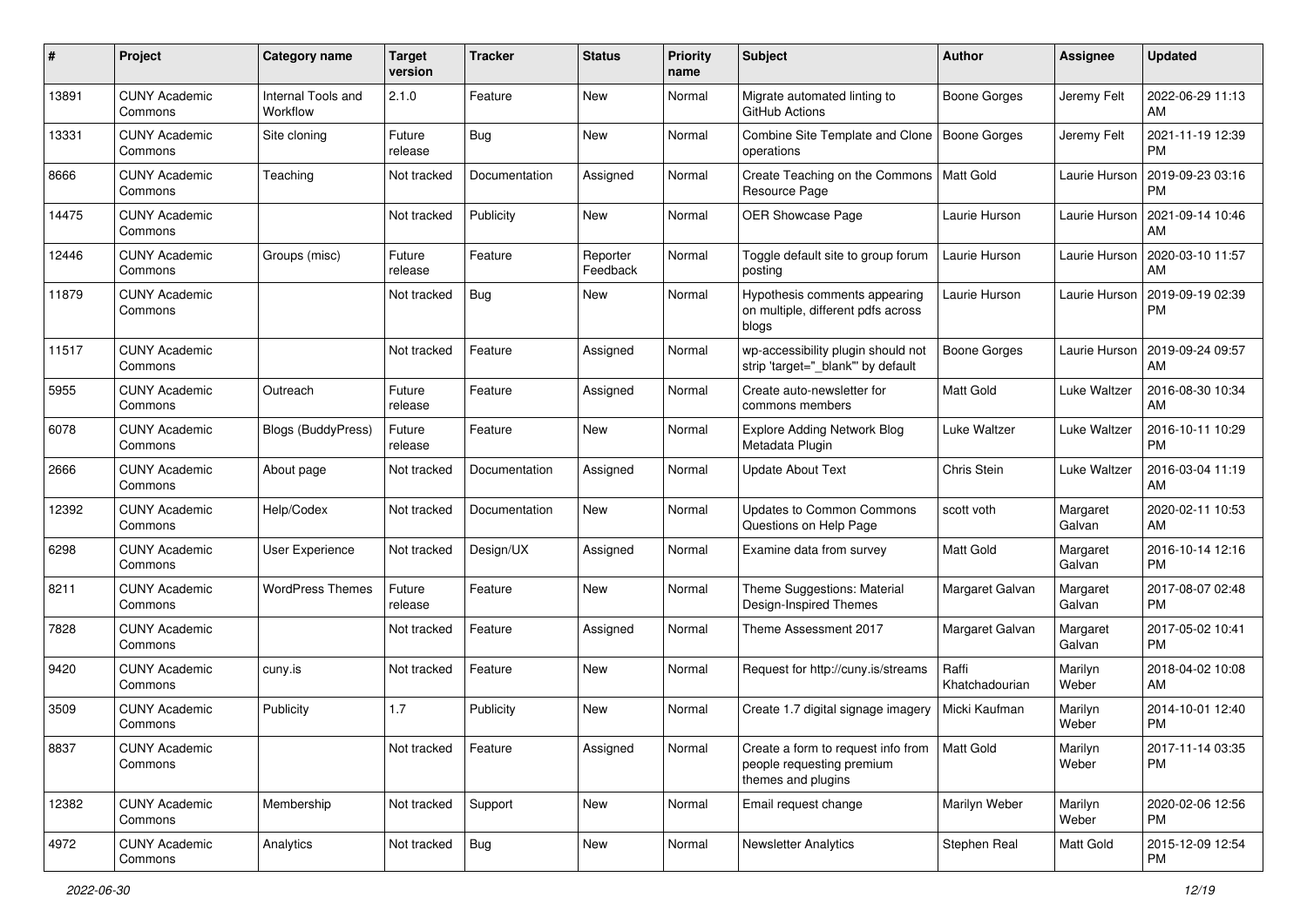| #     | <b>Project</b>                  | Category name            | <b>Target</b><br>version | <b>Tracker</b> | <b>Status</b>        | <b>Priority</b><br>name | <b>Subject</b>                                                                       | <b>Author</b>           | Assignee           | <b>Updated</b>                |
|-------|---------------------------------|--------------------------|--------------------------|----------------|----------------------|-------------------------|--------------------------------------------------------------------------------------|-------------------------|--------------------|-------------------------------|
| 11493 | <b>CUNY Academic</b><br>Commons | Domain Mapping           | Not tracked              | Support        | Reporter<br>Feedback | Normal                  | Domain Mapping Request - Talia<br>Schaffer                                           | scott voth              | Matt Gold          | 2019-08-06 08:39<br>AM        |
| 10839 | <b>CUNY Academic</b><br>Commons | About page               | Not tracked              | Support        | New                  | Normal                  | <b>Mission Statement Needs</b><br>Revision                                           | scott voth              | Matt Gold          | 2018-12-26 10:58<br>AM        |
| 4225  | <b>CUNY Academic</b><br>Commons | DiRT Integration         | Future<br>release        | Design/UX      | <b>New</b>           | Normal                  | Add information to DIRT page (in<br>Create a Group)                                  | Samantha Raddatz        | Matt Gold          | 2015-06-26 03:14<br><b>PM</b> |
| 3691  | <b>CUNY Academic</b><br>Commons | <b>WordPress Plugins</b> | Future<br>release        | Bug            | <b>New</b>           | Normal                  | <b>WPMU Domain Mapping</b><br>Debugging on cdev                                      | Raymond Hoh             | Matt Gold          | 2014-12-12 09:04<br>AM        |
| 8498  | <b>CUNY Academic</b><br>Commons | <b>WordPress Plugins</b> | Future<br>release        | Feature        | New                  | Low                     | <b>Gravity Forms Email Users</b>                                                     | Raffi<br>Khatchadourian | Matt Gold          | 2017-10-13 12:58<br><b>PM</b> |
| 9015  | <b>CUNY Academic</b><br>Commons | Groups (misc)            | Not tracked              | Outreach       | Assigned             | Normal                  | Email group admins the email<br>addresses of their groups                            | Matt Gold               | Matt Gold          | 2018-01-02 09:54<br>AM        |
| 8898  | <b>CUNY Academic</b><br>Commons | Social Paper             | Not tracked              | Feature        | Assigned             | Normal                  | Usage data on docs and social<br>paper                                               | <b>Matt Gold</b>        | Matt Gold          | 2017-11-16 11:32<br>AM        |
| 3657  | <b>CUNY Academic</b><br>Commons | WordPress (misc)         | Not tracked              | Feature        | New                  | Normal                  | Create alert for GC email<br>addresses                                               | Matt Gold               | Matt Gold          | 2016-04-14 11:29<br><b>PM</b> |
| 370   | <b>CUNY Academic</b><br>Commons | Registration             | Future<br>release        | Feature        | Assigned             | High                    | <b>Guest Accounts</b>                                                                | <b>Matt Gold</b>        | Matt Gold          | 2015-04-09 09:33<br><b>PM</b> |
| 2573  | <b>NYCDH Community</b><br>Site  |                          |                          | Feature        | Reporter<br>Feedback | Normal                  | Add dh nyc twitter list feed to site                                                 | <b>Mark Newton</b>      | Matt Gold          | 2013-05-16 11:42<br><b>PM</b> |
| 8607  | <b>CUNY Academic</b><br>Commons |                          | Not tracked              | Support        | New                  | Normal                  | Paypal?                                                                              | Marilyn Weber           | Matt Gold          | 2018-05-15 01:37<br><b>PM</b> |
| 2175  | <b>CUNY Academic</b><br>Commons | WordPress (misc)         | Not tracked              | Support        | Assigned             | Normal                  | Subscibe 2 vs. Jetpack<br>subscription options                                       | local admin             | Matt Gold          | 2016-01-26 04:58<br><b>PM</b> |
| 12484 | <b>CUNY Academic</b><br>Commons |                          | Not tracked              | Support        | Reporter<br>Feedback | Normal                  | Sign up Code for COIL Course<br>starting in March                                    | Laurie Hurson           | Matt Gold          | 2020-03-02 02:26<br><b>PM</b> |
| 11545 | <b>CUNY Academic</b><br>Commons | <b>WordPress Plugins</b> | Not tracked              | Support        | <b>New</b>           | Normal                  | <b>Twitter searches in WordPress</b>                                                 | Gina Cherry             | Matt Gold          | 2019-09-23 01:03<br><b>PM</b> |
| 8902  | <b>CUNY Academic</b><br>Commons | Design                   | Not tracked              | Feature        | Assigned             | Normal                  | Report back on research on<br><b>BuddyPress themes</b>                               | Matt Gold               | Michael Smith      | 2017-11-10 12:31<br><b>PM</b> |
| 3506  | <b>CUNY Academic</b><br>Commons | Publicity                | 1.7                      | Publicity      | <b>New</b>           | Normal                  | Prepare 1.7 email messaging                                                          | Micki Kaufman           | Micki<br>Kaufman   | 2014-10-01 12:36<br><b>PM</b> |
| 7624  | <b>CUNY Academic</b><br>Commons | BuddyPress (misc)        | Future<br>release        | Design/UX      | New                  | Normal                  | <b>BP Notifications</b>                                                              | Luke Waltzer            | Paige Dupont       | 2017-02-08 10:43<br><b>PM</b> |
| 6392  | <b>CUNY Academic</b><br>Commons | Group Forums             | Future<br>release        | Design/UX      | Assigned             | Low                     | Composition/Preview Panes in<br>Forum Posts                                          | Luke Waltzer            | Paige Dupont       | 2016-10-21 04:26<br><b>PM</b> |
| 11393 | <b>CUNY Academic</b><br>Commons |                          | Not tracked              | Publicity      | <b>New</b>           | Normal                  | After 1.15 release, ceate a hero<br>slide and post about adding a site<br>to a group | scott voth              | Patrick<br>Sweenev | 2019-05-14 10:32<br>AM        |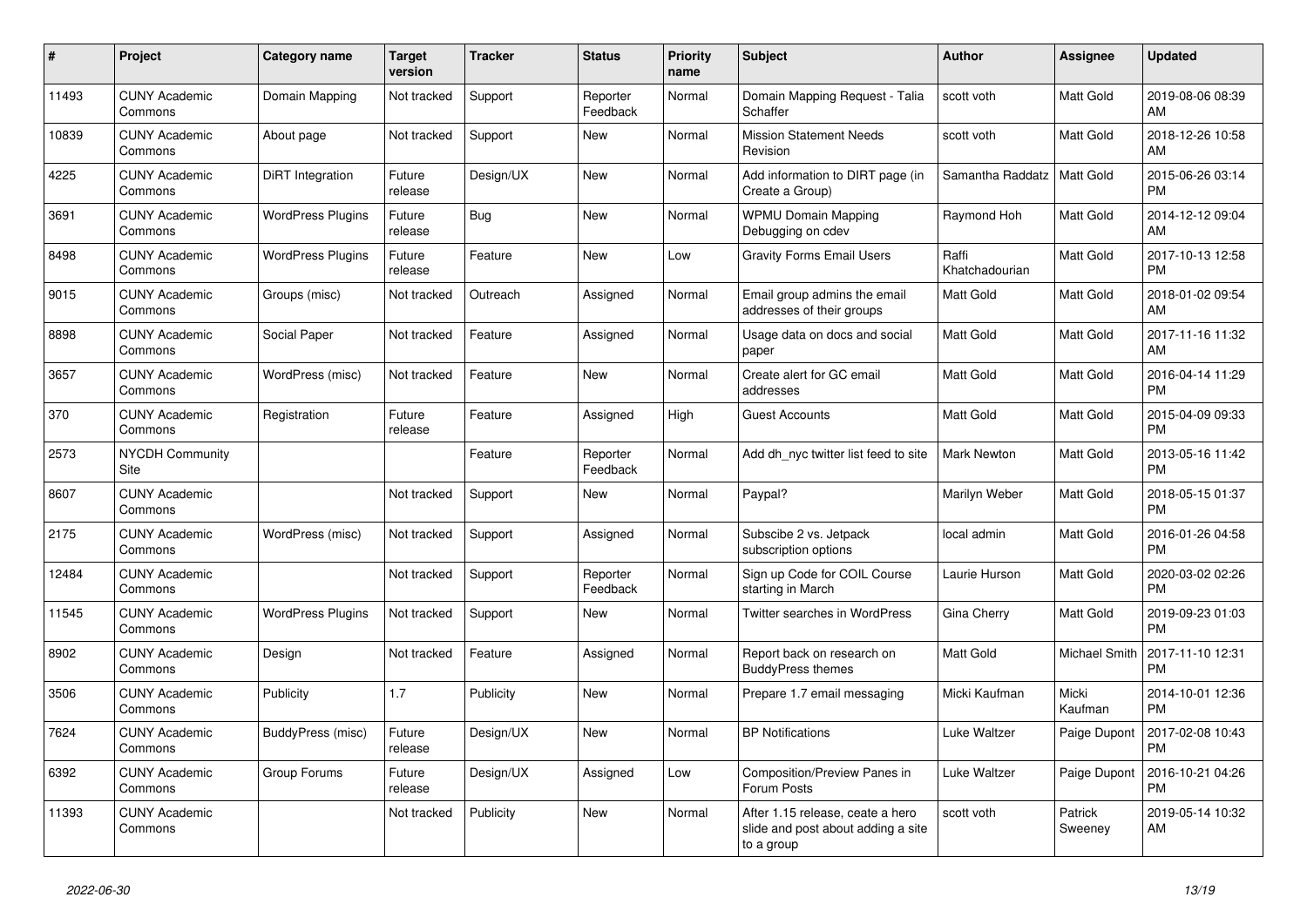| $\#$  | Project                               | <b>Category name</b>     | <b>Target</b><br>version | <b>Tracker</b> | <b>Status</b>        | Priority<br>name | <b>Subject</b>                                                  | <b>Author</b>           | <b>Assignee</b> | <b>Updated</b>                |
|-------|---------------------------------------|--------------------------|--------------------------|----------------|----------------------|------------------|-----------------------------------------------------------------|-------------------------|-----------------|-------------------------------|
| 11624 | <b>CUNY Academic</b><br>Commons       | WordPress (misc)         | Not tracked              | Support        | <b>New</b>           | Normal           | Change pages into posts or swap<br>database for a Commons site? | Stephen Klein           | Raymond<br>Hoh  | 2019-07-09 11:04<br>AM        |
| 16245 | <b>CUNY Academic</b><br>Commons       | WordPress (misc)         |                          | Bug            | Reporter<br>Feedback | Normal           | Save Button missing on<br><b>WordPress Profile page</b>         | scott voth              | Raymond<br>Hoh  | 2022-06-16 03:09<br><b>PM</b> |
| 14994 | <b>CUNY Academic</b><br>Commons       | cdev.gc.cuny.edu         | Not tracked              | Support        | In Progress          | Normal           | Clear Cache on CDEV                                             | scott voth              | Raymond<br>Hoh  | 2021-12-07 03:51<br><b>PM</b> |
| 13946 | <b>CUNY Academic</b><br>Commons       | <b>WordPress Plugins</b> | 2.1.0                    | Support        | Assigned             | Normal           | <b>Custom Embed handler For</b><br>OneDrive files               | scott voth              | Raymond<br>Hoh  | 2022-05-26 10:46<br>AM        |
| 4535  | <b>CUNY Academic</b><br>Commons       | My Commons               | Future<br>release        | Bug            | <b>New</b>           | Low              | My Commons filter issue                                         | scott voth              | Raymond<br>Hoh  | 2015-09-01 11:17<br>AM        |
| 3492  | <b>CUNY Academic</b><br>Commons       | <b>WordPress Themes</b>  | Future<br>release        | Support        | Assigned             | Normal           | Add CBOX theme to the<br>Commons                                | scott voth              | Raymond<br>Hoh  | 2014-10-08 05:55<br><b>PM</b> |
| 14983 | <b>CUNY Academic</b><br>Commons       | WordPress (misc)         | Not tracked              | Support        | Reporter<br>Feedback | Normal           | "Read More" tag not working                                     | Rebecca Krisel          | Raymond<br>Hoh  | 2021-11-23 01:17<br><b>PM</b> |
| 16319 | <b>CUNY Academic</b><br>Commons       | <b>WordPress Plugins</b> | 2.0.3                    | Bug            | New                  | Normal           | Request for Events Calendar Pro<br>5.14.2 update                | Raymond Hoh             | Raymond<br>Hoh  | 2022-06-29 03:24<br><b>PM</b> |
| 16177 | <b>CUNY Academic</b><br>Commons       | Reply By Email           |                          | Bug            | New                  | Normal           | Switch to Inbound mode for RBE                                  | Raymond Hoh             | Raymond<br>Hoh  | 2022-05-30 04:32<br><b>PM</b> |
| 14496 | <b>CUNY Academic</b><br>Commons       | Domain Mapping           | Future<br>release        | Bug            | New                  | Normal           | Mapped domain SSO uses<br>third-party cookies                   | Raymond Hoh             | Raymond<br>Hoh  | 2021-05-24 04:03<br><b>PM</b> |
| 11243 | <b>CUNY Academic</b><br>Commons       | BuddyPress (misc)        | Future<br>release        | Bug            | New                  | Normal           | Audit bp-custom.php                                             | Raymond Hoh             | Raymond<br>Hoh  | 2022-04-26 11:59<br>AM        |
| 3939  | <b>CUNY Academic</b><br>Commons       | <b>WordPress Plugins</b> | Future<br>release        | Bug            | Hold                 | Normal           | Activity stream support for<br>Co-Authors Plus plugin           | Raymond Hoh             | Raymond<br>Hoh  | 2015-11-09 06:13<br><b>PM</b> |
| 15516 | <b>CUNY Academic</b><br>Commons       | <b>WordPress Plugins</b> |                          | Bug            | Reporter<br>Feedback | Normal           | Can't publish or save draft of post<br>on wordpress.com         | Raffi<br>Khatchadourian | Raymond<br>Hoh  | 2022-03-02 05:52<br><b>PM</b> |
| 9346  | <b>CUNY Academic</b><br>Commons       | WordPress (misc)         | Not tracked              | Bug            | New                  | Normal           | Clone cetls.bmcc.cuny.edu for<br>development                    | Owen Roberts            | Raymond<br>Hoh  | 2018-03-06 05:35<br><b>PM</b> |
| 10659 | <b>CUNY Academic</b><br>Commons       | Group Forums             | Future<br>release        | Feature        | Assigned             | Normal           | Post to multiple groups via email                               | <b>Matt Gold</b>        | Raymond<br>Hoh  | 2018-11-15 12:54<br>AM        |
| 8992  | <b>NYCDH Community</b><br><b>Site</b> |                          |                          | Bug            | Assigned             | Normal           | Multiple RBE error reports                                      | <b>Matt Gold</b>        | Raymond<br>Hoh  | 2017-12-11 05:43<br><b>PM</b> |
| 8991  | <b>CUNY Academic</b><br>Commons       | Reply By Email           | Not tracked              | Bug            | Hold                 | Normal           | RBE duplicate email message<br>issue                            | <b>Matt Gold</b>        | Raymond<br>Hoh  | 2018-02-18 08:53<br><b>PM</b> |
| 8976  | <b>CUNY Academic</b><br>Commons       | Reply By Email           | Not tracked              | Feature        | Assigned             | Normal           | Package RBE new topics posting?                                 | Matt Gold               | Raymond<br>Hoh  | 2017-12-04 02:34<br><b>PM</b> |
| 7115  | CUNY Academic<br>Commons              | Groups (misc)            | Future<br>release        | Feature        | Reporter<br>Feedback | Normal           | make licensing info clear during<br>group creation              | <b>Matt Gold</b>        | Raymond<br>Hoh  | 2020-12-08 11:32<br>AM        |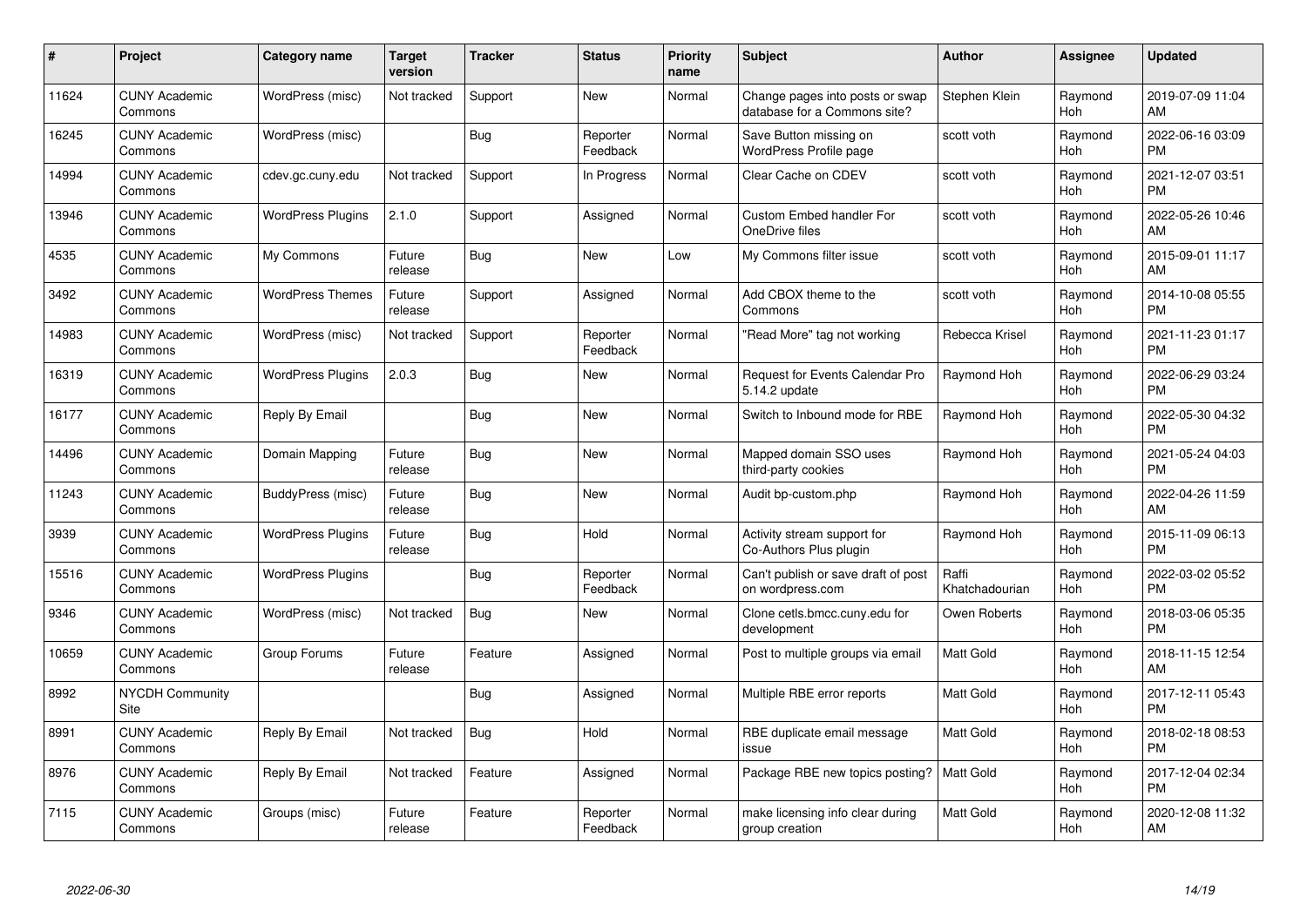| #     | Project                         | <b>Category name</b>       | <b>Target</b><br>version | <b>Tracker</b> | <b>Status</b>        | <b>Priority</b><br>name | Subject                                                                       | Author             | <b>Assignee</b> | <b>Updated</b>                |
|-------|---------------------------------|----------------------------|--------------------------|----------------|----------------------|-------------------------|-------------------------------------------------------------------------------|--------------------|-----------------|-------------------------------|
| 6995  | <b>CUNY Academic</b><br>Commons | Home Page                  | Not tracked              | Bug            | Assigned             | Normal                  | member filter on homepage not<br>working                                      | <b>Matt Gold</b>   | Raymond<br>Hoh  | 2016-12-11 09:46<br><b>PM</b> |
| 6671  | <b>CUNY Academic</b><br>Commons | Reply By Email             | Not tracked              | <b>Bug</b>     | Assigned             | Normal                  | "Post too often" RBE error<br>message                                         | Matt Gold          | Raymond<br>Hoh  | 2016-11-11 09:55<br>AM        |
| 5691  | <b>CUNY Academic</b><br>Commons | <b>Blogs (BuddyPress)</b>  | Future<br>release        | Bug            | Assigned             | High                    | Differing numbers on Sites display                                            | Matt Gold          | Raymond<br>Hoh  | 2016-06-13 01:37<br><b>PM</b> |
| 5016  | <b>CUNY Academic</b><br>Commons | Events                     | Future<br>release        | Feature        | Assigned             | Low                     | Allow comments to be posted on<br>events                                      | <b>Matt Gold</b>   | Raymond<br>Hoh  | 2019-03-01 02:23<br><b>PM</b> |
| 3662  | <b>CUNY Academic</b><br>Commons | <b>SEO</b>                 | Future<br>release        | Feature        | Assigned             | Normal                  | Duplicate Content/SEO/Google<br>issues                                        | <b>Matt Gold</b>   | Raymond<br>Hoh  | 2015-04-13 04:37<br><b>PM</b> |
| 3577  | <b>CUNY Academic</b><br>Commons | My Commons                 | Future<br>release        | Design/UX      | Assigned             | Normal                  | Replies to items in My Commons                                                | Matt Gold          | Raymond<br>Hoh  | 2015-04-09 05:19<br><b>PM</b> |
| 3536  | <b>CUNY Academic</b><br>Commons | My Commons                 | Future<br>release        | Feature        | Assigned             | Normal                  | Infinite Scroll on My Commons<br>page                                         | <b>Matt Gold</b>   | Raymond<br>Hoh  | 2015-04-13 04:42<br><b>PM</b> |
| 3517  | <b>CUNY Academic</b><br>Commons | My Commons                 | Future<br>release        | Feature        | Assigned             | Normal                  | Mute/Unmute My Commons<br>updates                                             | <b>Matt Gold</b>   | Raymond<br>Hoh  | 2015-11-09 01:19<br><b>PM</b> |
| 3369  | <b>CUNY Academic</b><br>Commons | Reply By Email             | Not tracked              | Outreach       | Hold                 | Normal                  | Release reply by email to WP<br>plugin directory                              | Matt Gold          | Raymond<br>Hoh  | 2016-03-01 12:46<br><b>PM</b> |
| 1192  | <b>CUNY Academic</b><br>Commons | <b>Group Files</b>         | Future<br>release        | Feature        | Assigned             | Low                     | When posting group files, allow<br>users to add a category without<br>saving  | Matt Gold          | Raymond<br>Hoh  | 2015-11-09 05:53<br><b>PM</b> |
| 333   | <b>CUNY Academic</b><br>Commons | <b>Email Notifications</b> | Future<br>release        | Feature        | Assigned             | Low                     | Delay Forum Notification Email<br>Delivery Until After Editing Period<br>Ends | Matt Gold          | Raymond<br>Hoh  | 2015-11-09 06:01<br><b>PM</b> |
| 10262 | <b>CUNY Academic</b><br>Commons |                            | Not tracked              | <b>Bug</b>     | Reporter<br>Feedback | Normal                  | Newsletter Plugin: Broken Image<br>at Bottom of All Newsletters               | Mark Webb          | Raymond<br>Hoh  | 2018-08-30 05:17<br><b>PM</b> |
| 2574  | <b>NYCDH Community</b><br>Site  |                            |                          | Feature        | Assigned             | Normal                  | Add Way to Upload Files to<br>Groups                                          | Mark Newton        | Raymond<br>Hoh  | 2013-05-18 07:46<br><b>PM</b> |
| 2571  | <b>NYCDH Community</b><br>Site  |                            |                          | Feature        | Assigned             | Normal                  | Add Google custom search box to<br>homepage                                   | <b>Mark Newton</b> | Raymond<br>Hoh  | 2013-05-18 07:49<br><b>PM</b> |
| 16110 | <b>CUNY Academic</b><br>Commons |                            |                          | Support        | Reporter<br>Feedback | Normal                  | remove Creative Commons<br>license from pages?                                | Marilyn Weber      | Raymond<br>Hoh  | 2022-05-17 06:11<br><b>PM</b> |
| 13328 | <b>CUNY Academic</b><br>Commons | Group Forums               | Not tracked              | i Bug          | Reporter<br>Feedback | Normal                  | cross-posting in two related<br>groups                                        | Marilyn Weber      | Raymond<br>Hoh  | 2020-09-15 10:39<br>PM        |
| 13286 | <b>CUNY Academic</b><br>Commons |                            | Not tracked              | Support        | New                  | Normal                  | problem connecting with<br>WordPress app                                      | Marilyn Weber      | Raymond<br>Hoh  | 2020-09-08 11:16<br>AM        |
| 12741 | <b>CUNY Academic</b><br>Commons | <b>WordPress Plugins</b>   | Not tracked              | Support        | Reporter<br>Feedback | Normal                  | Tableau Public Viz Block                                                      | Marilyn Weber      | Raymond<br>Hoh  | 2020-05-12 11:00<br>AM        |
| 11971 | <b>CUNY Academic</b><br>Commons | <b>Email Notifications</b> | Future<br>release        | <b>Bug</b>     | Reporter<br>Feedback | Low                     | Pictures obscured in emailed post<br>notifications                            | Marilyn Weber      | Raymond<br>Hoh  | 2019-11-21 01:14<br><b>PM</b> |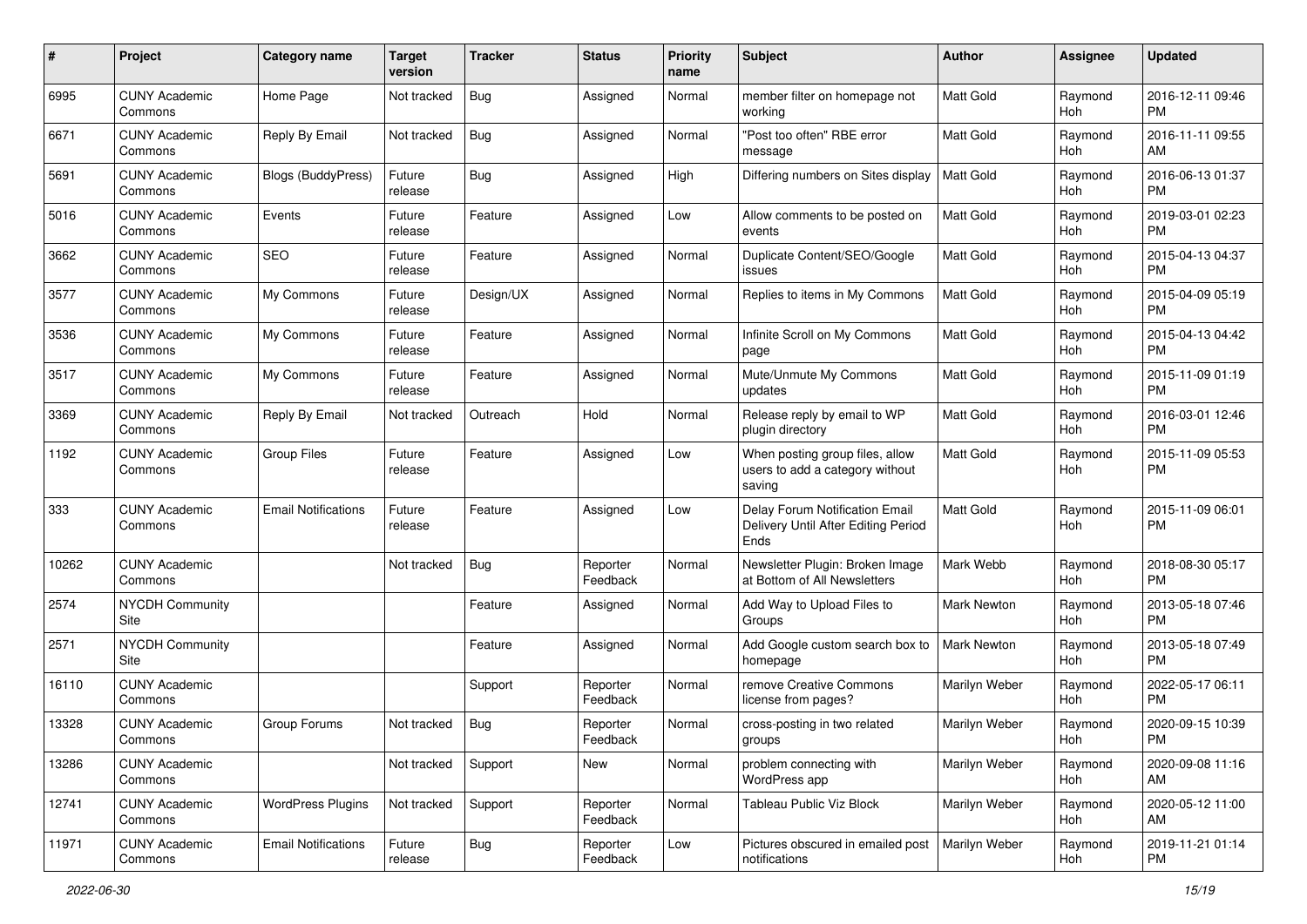| #     | Project                         | <b>Category name</b>     | <b>Target</b><br>version | <b>Tracker</b> | <b>Status</b>        | Priority<br>name | <b>Subject</b>                                                     | <b>Author</b>           | <b>Assignee</b>     | <b>Updated</b>                |
|-------|---------------------------------|--------------------------|--------------------------|----------------|----------------------|------------------|--------------------------------------------------------------------|-------------------------|---------------------|-------------------------------|
| 11149 | <b>CUNY Academic</b><br>Commons |                          | Not tracked              | Support        | Reporter<br>Feedback | Normal           | comments getting blocked                                           | Marilyn Weber           | Raymond<br>Hoh      | 2019-03-26 11:40<br>AM        |
| 5282  | <b>CUNY Academic</b><br>Commons | Social Paper             | Future<br>release        | Bug            | New                  | Normal           | Replying via email directs to paper<br>but not individual comment. | Marilyn Weber           | Raymond<br>Hoh      | 2016-03-02 01:48<br><b>PM</b> |
| 13430 | <b>CUNY Academic</b><br>Commons | Reply By Email           | Not tracked              | Bug            | <b>New</b>           | Normal           | Delay in RBE                                                       | Luke Waltzer            | Raymond<br>Hoh      | 2020-10-13 11:16<br>AM        |
| 7928  | <b>CUNY Academic</b><br>Commons | Group Forums             | Not tracked              | Bug            | <b>New</b>           | Normal           | Duplicate Forum post                                               | Luke Waltzer            | Raymond<br>Hoh      | 2017-04-11 09:27<br><b>PM</b> |
| 6644  | <b>CUNY Academic</b><br>Commons |                          | Not tracked              | Bug            | Reporter<br>Feedback | High             | White Screen at Login Pge                                          | Luke Waltzer            | Raymond<br>Hoh      | 2016-11-21 10:34<br><b>PM</b> |
| 9060  | <b>CUNY Academic</b><br>Commons | Commons In A Box         | Not tracked              | Bug            | Hold                 | Normal           | Problems with CBox image library<br>upload                         | Lisa Rhody              | Raymond<br>Hoh      | 2018-01-10 03:26<br><b>PM</b> |
| 12004 | <b>CUNY Academic</b><br>Commons |                          | Not tracked              | Support        | Reporter<br>Feedback | Normal           | Notifications for spam blog<br>comments                            | Gina Cherry             | Raymond<br>Hoh      | 2019-11-01 12:05<br><b>PM</b> |
| 11649 | <b>CUNY Academic</b><br>Commons | <b>WordPress Plugins</b> | 2.0.3                    | Bug            | In Progress          | Normal           | CC license displayed on every<br>page                              | Gina Cherry             | Raymond<br>Hoh      | 2022-06-29 11:32<br>AM        |
| 13457 | <b>CUNY Academic</b><br>Commons | Group Forums             | 2.0.3                    | <b>Bug</b>     | New                  | High             | Forum post not sending<br>notifications                            | Filipa Calado           | Raymond<br>Hoh      | 2022-06-29 11:32<br>AM        |
| 9729  | <b>CUNY Academic</b><br>Commons | <b>SEO</b>               | Not tracked              | Support        | New                  | Normal           | 503 Errors showing on<br>newlaborforum.cuny.edu                    | Diane Krauthamer        | Raymond<br>Hoh      | 2018-05-22 04:48<br><b>PM</b> |
| 13358 | <b>CUNY Academic</b><br>Commons | Group Forums             | Future<br>release        | Feature        | New                  | Normal           | Improved UI for group forum<br>threading settings                  | Boone Gorges            | Raymond<br>Hoh      | 2021-11-19 12:27<br><b>PM</b> |
| 6749  | <b>CUNY Academic</b><br>Commons | Events                   | Future<br>release        | Bug            | New                  | Low              | BPEO iCal request can trigger<br>very large number of DB queries   | Boone Gorges            | Raymond<br>Hoh      | 2016-11-15 10:09<br><b>PM</b> |
| 3192  | <b>CUNY Academic</b><br>Commons | Group Forums             | Future<br>release        | Feature        | Assigned             | Normal           | Customizable forum views for<br>bbPress 2.x group forums           | Boone Gorges            | Raymond<br>Hoh      | 2015-11-09 12:47<br><b>PM</b> |
| 4388  | <b>CUNY Academic</b><br>Commons | WordPress (misc)         | Future<br>release        | Bug            | Assigned             | Normal           | Repeated request for<br>authentication.                            | Alice.Lynn<br>McMichael | Raymond<br>Hoh      | 2015-08-11 07:35<br><b>PM</b> |
| 497   | <b>CUNY Academic</b><br>Commons | <b>WordPress Plugins</b> | Future<br>release        | Feature        | Assigned             | Normal           | Drag and Drop Ordering on<br><b>Gallery Post Plugin</b>            | <b>Matt Gold</b>        | Ron Rennick         | 2015-11-09 06:18<br><b>PM</b> |
| 5298  | <b>CUNY Academic</b><br>Commons |                          | Not tracked              | Publicity      | New                  | Normal           | Survey Pop-Up Text                                                 | Samantha Raddatz        | Samantha<br>Raddatz | 2016-03-22 12:27<br><b>PM</b> |
| 4622  | <b>CUNY Academic</b><br>Commons | <b>Public Portfolio</b>  | Future<br>release        | Design/UX      | <b>New</b>           | Normal           | <b>Profile Visibility Settings</b>                                 | Samantha Raddatz        | Samantha<br>Raddatz | 2015-09-21 12:18<br><b>PM</b> |
| 4253  | <b>CUNY Academic</b><br>Commons | Public Portfolio         | Future<br>release        | Design/UX      | New                  | Normal           | Encourage users to add portfolio<br>content                        | Samantha Raddatz        | Samantha<br>Raddatz | 2015-07-07 11:32<br>AM        |
| 4226  | <b>CUNY Academic</b><br>Commons | <b>BuddyPress Docs</b>   | Future<br>release        | Design/UX      | <b>New</b>           | Normal           | Add option to connect a Doc with<br>a Group                        | Samantha Raddatz        | Samantha<br>Raddatz | 2015-09-09 04:08<br><b>PM</b> |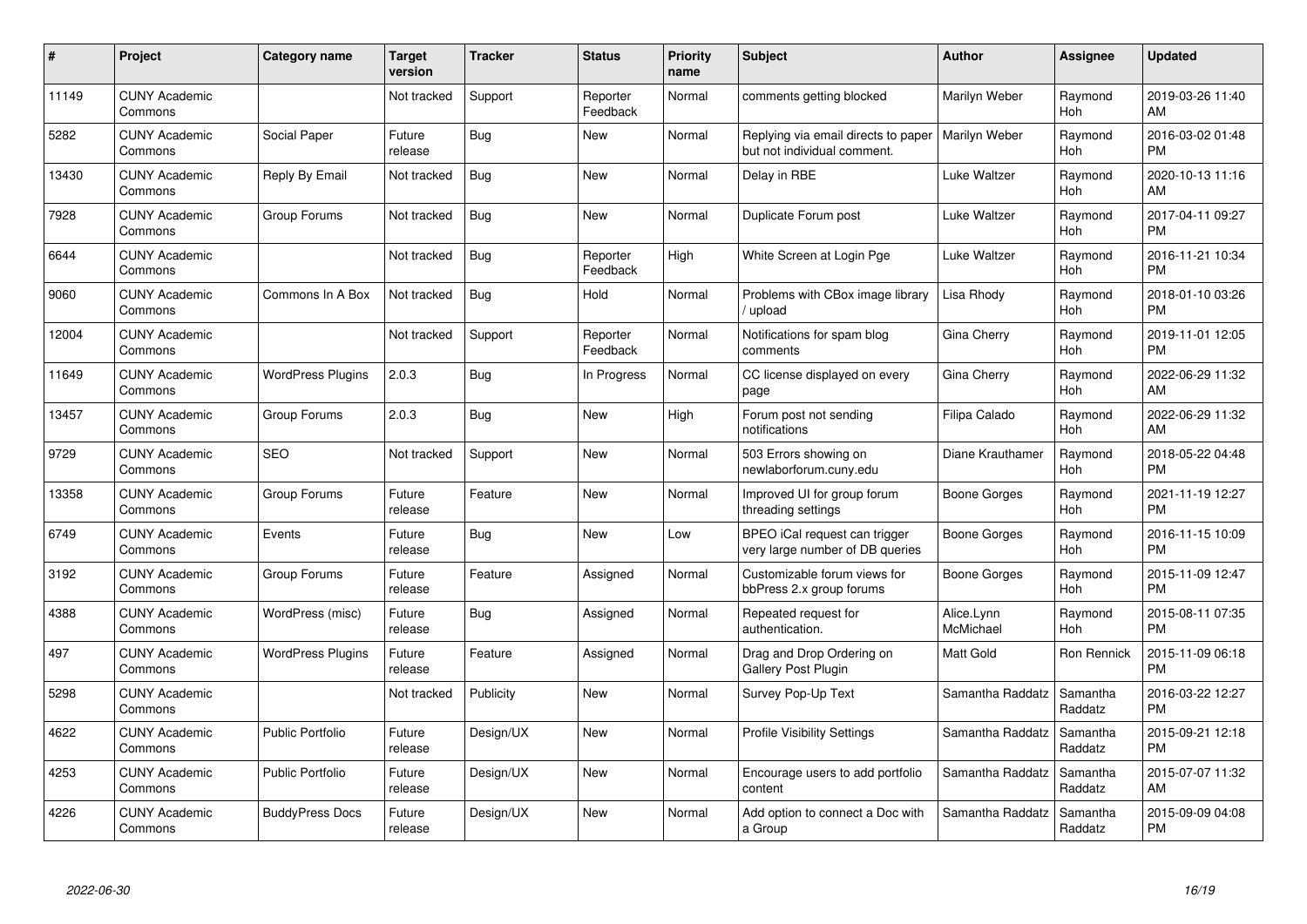| #    | Project                         | <b>Category name</b>    | <b>Target</b><br>version | <b>Tracker</b> | <b>Status</b>        | <b>Priority</b><br>name | <b>Subject</b>                                                                                                                                        | <b>Author</b>           | Assignee            | <b>Updated</b>                |
|------|---------------------------------|-------------------------|--------------------------|----------------|----------------------|-------------------------|-------------------------------------------------------------------------------------------------------------------------------------------------------|-------------------------|---------------------|-------------------------------|
| 4221 | <b>CUNY Academic</b><br>Commons | Group Forums            | Future<br>release        | Design/UX      | Assigned             | Normal                  | Add 'Number of Posts' display<br>option to Forum page                                                                                                 | Samantha Raddatz        | Samantha<br>Raddatz | 2015-06-26 02:21<br><b>PM</b> |
| 5183 | <b>CUNY Academic</b><br>Commons | Social Paper            | Future<br>release        | Design/UX      | <b>New</b>           | Normal                  | Creating a new paper when<br>viewing an existing paper                                                                                                | Raffi<br>Khatchadourian | Samantha<br>Raddatz | 2016-02-02 12:09<br><b>PM</b> |
| 3458 | <b>CUNY Academic</b><br>Commons | Groups (misc)           | Future<br>release        | Feature        | Assigned             | Normal                  | Filter Members of Group by<br>Campus                                                                                                                  | Michael Smith           | Samantha<br>Raddatz | 2014-09-26 08:32<br><b>PM</b> |
| 481  | <b>CUNY Academic</b><br>Commons | Groups (misc)           | Future<br>release        | Feature        | Assigned             | Normal                  | ability to archive inactive groups<br>and blogs                                                                                                       | Michael Mandiberg       | Samantha<br>Raddatz | 2015-11-09 05:56<br><b>PM</b> |
| 4986 | <b>CUNY Academic</b><br>Commons | ZenDesk                 | Not tracked              | Support        | Assigned             | Normal                  | Prepare documentation for<br>Zendesk re web widget                                                                                                    | Matt Gold               | Samantha<br>Raddatz | 2016-02-25 03:09<br><b>PM</b> |
| 4661 | <b>CUNY Academic</b><br>Commons | User Experience         | Future<br>release        | Bug            | Assigned             | Normal                  | <b>Simplify Events text</b>                                                                                                                           | <b>Matt Gold</b>        | Samantha<br>Raddatz | 2015-10-02 09:06<br><b>PM</b> |
| 4404 | <b>CUNY Academic</b><br>Commons | <b>Public Portfolio</b> | Future<br>release        | Design/UX      | Assigned             | Normal                  | Change color of permissions info<br>on portfolio editing interface                                                                                    | <b>Matt Gold</b>        | Samantha<br>Raddatz | 2015-08-11 05:28<br><b>PM</b> |
| 4235 | <b>CUNY Academic</b><br>Commons |                         | Not tracked              | Design/UX      | Assigned             | Normal                  | Explore user experience around<br>comments on forum topics vs docs                                                                                    | <b>Matt Gold</b>        | Samantha<br>Raddatz | 2015-07-21 10:23<br>AM        |
| 4027 | <b>CUNY Academic</b><br>Commons | Commons In A Box        | Not tracked              | Design/UX      | Assigned             | Normal                  | Usability review of CBOX update<br>procedures                                                                                                         | <b>Matt Gold</b>        | Samantha<br>Raddatz | 2015-05-11 06:36<br><b>PM</b> |
| 1456 | <b>CUNY Academic</b><br>Commons | Group Invitations       | Future<br>release        | Feature        | Reporter<br>Feedback | Low                     | Invite to Group Button from Profile<br>Field                                                                                                          | Matt Gold               | Samantha<br>Raddatz | 2015-11-09 05:59<br><b>PM</b> |
| 1105 | <b>CUNY Academic</b><br>Commons | WordPress (misc)        | Future<br>release        | Feature        | Assigned             | Normal                  | Rephrase Blog Privacy Options                                                                                                                         | Matt Gold               | Samantha<br>Raddatz | 2015-11-09 06:19<br><b>PM</b> |
| 653  | <b>CUNY Academic</b><br>Commons | <b>Group Blogs</b>      | Future<br>release        | Feature        | Assigned             | Normal                  | Redesign Integration of Groups<br>and Blogs                                                                                                           | <b>Matt Gold</b>        | Samantha<br>Raddatz | 2015-11-09 05:40<br><b>PM</b> |
| 310  | <b>CUNY Academic</b><br>Commons | BuddyPress (misc)       | Future<br>release        | Feature        | Assigned             | Low                     | <b>Friend Request Email</b>                                                                                                                           | Matt Gold               | Samantha<br>Raddatz | 2015-11-09 05:08<br><b>PM</b> |
| 5397 | <b>CUNY Academic</b><br>Commons | Social Paper            | Future<br>release        | Feature        | <b>New</b>           | Normal                  | frustrating to have to<br>enable/disable in SP                                                                                                        | Marilyn Weber           | Samantha<br>Raddatz | 2016-04-20 03:39<br><b>PM</b> |
| 5058 | <b>CUNY Academic</b><br>Commons | Social Paper            | Future<br>release        | Feature        | New                  | Low                     | Can there be a clearer signal that<br>even when comments have<br>already been made you add<br>comments by clicking on the side?<br>(SP suggestion #5) | Marilyn Weber           | Samantha<br>Raddatz | 2016-02-11 10:24<br><b>PM</b> |
| 5053 | <b>CUNY Academic</b><br>Commons | Social Paper            | Future<br>release        | Feature        | <b>New</b>           | Low                     | Scrollable menu to add readers<br>(SP suggestion #4)                                                                                                  | Marilyn Weber           | Samantha<br>Raddatz | 2016-04-21 05:21<br><b>PM</b> |
| 5050 | <b>CUNY Academic</b><br>Commons | Social Paper            | Future<br>release        | Feature        | New                  | Low                     | Making comments visible in SP<br>editing mode (SP suggestion #1)                                                                                      | Marilyn Weber           | Samantha<br>Raddatz | 2019-09-17 11:10<br><b>PM</b> |
| 5317 | <b>CUNY Academic</b><br>Commons | Group Blogs             | Not tracked              | Bug            | Reporter<br>Feedback | Normal                  | Notifications of New Post Didn't<br>Come                                                                                                              | Luke Waltzer            | Samantha<br>Raddatz | 2016-03-21 10:41<br><b>PM</b> |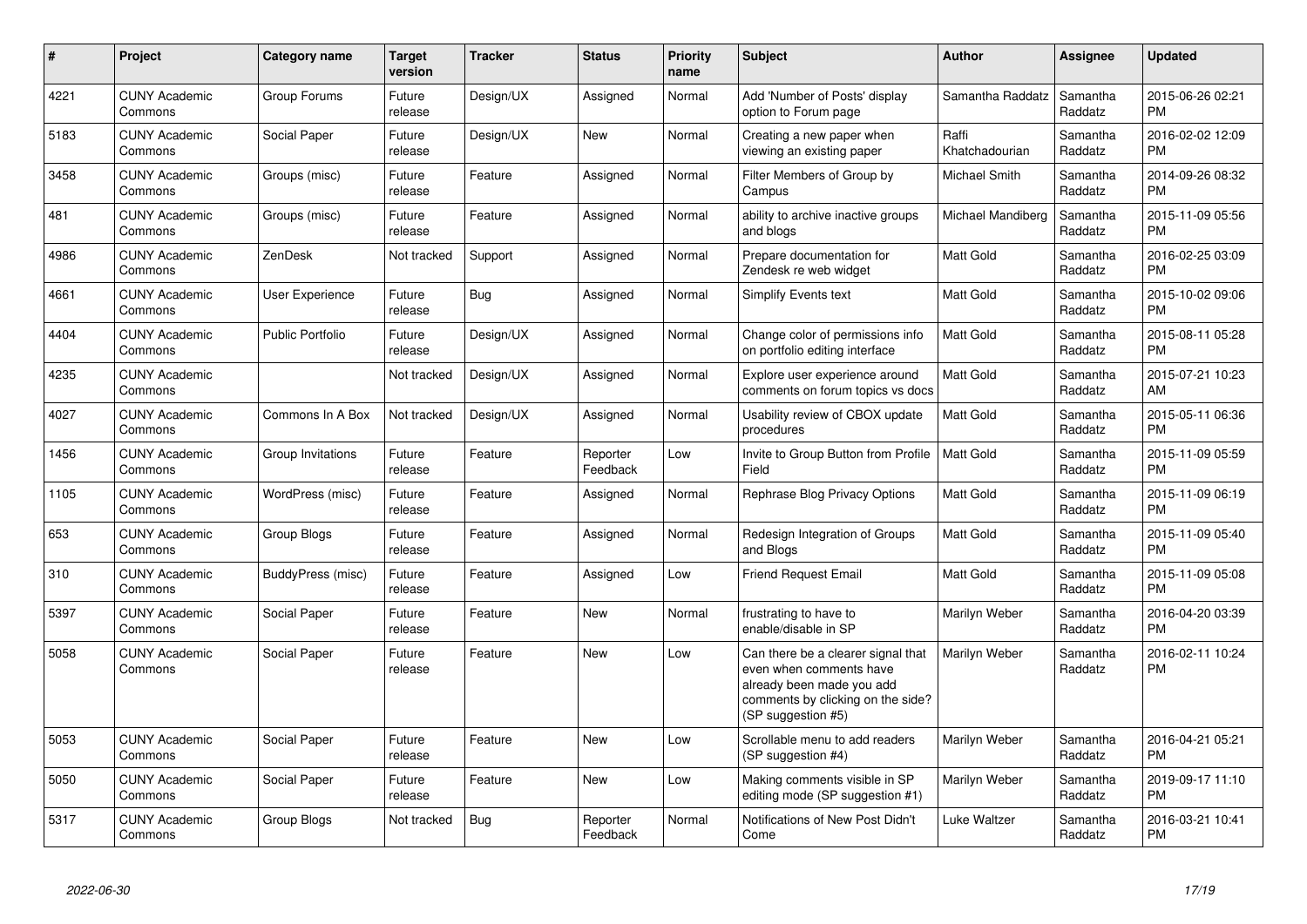| #     | Project                         | <b>Category name</b>        | <b>Target</b><br>version | <b>Tracker</b> | <b>Status</b>        | <b>Priority</b><br>name | <b>Subject</b>                                                                                                                               | Author                 | Assignee            | <b>Updated</b>                |
|-------|---------------------------------|-----------------------------|--------------------------|----------------|----------------------|-------------------------|----------------------------------------------------------------------------------------------------------------------------------------------|------------------------|---------------------|-------------------------------|
| 5225  | <b>CUNY Academic</b><br>Commons | Registration                | Future<br>release        | Feature        | Assigned             | Normal                  | On-boarding Issues                                                                                                                           | Luke Waltzer           | Samantha<br>Raddatz | 2016-02-12 02:58<br>PM.       |
| 3473  | <b>CUNY Academic</b><br>Commons | User Experience             | Future<br>release        | Feature        | Assigned             | Normal                  | Commons profile: Add help info<br>about "Positions" replacing "title"                                                                        | Keith Miyake           | Samantha<br>Raddatz | 2015-11-09 02:28<br><b>PM</b> |
| 308   | <b>CUNY Academic</b><br>Commons | Registration                | Future<br>release        | Feature        | <b>New</b>           | Normal                  | Group recommendations for<br>signup process                                                                                                  | Boone Gorges           | Samantha<br>Raddatz | 2015-11-09 05:07<br><b>PM</b> |
| 10439 | <b>CUNY Academic</b><br>Commons | Design                      | 2.1.0                    | Design/UX      | <b>New</b>           | Normal                  | Create Style Guide for Commons                                                                                                               | Sonja Leix             | Sara Cannon         | 2022-06-28 01:43<br><b>PM</b> |
| 10580 | <b>CUNY Academic</b><br>Commons | Information<br>Architecture | Future<br>release        | Design/UX      | New                  | Normal                  | Primary nav item review                                                                                                                      | <b>Boone Gorges</b>    | Sara Cannon         | 2022-06-28 01:29<br><b>PM</b> |
| 5826  | <b>CUNY Academic</b><br>Commons | <b>WordPress Plugins</b>    | Future<br>release        | Support        | Reporter<br>Feedback | Normal                  | <b>Remove Subscription Options</b><br>plugin from directory                                                                                  | Sarah Morgano          | Sarah<br>Morgano    | 2016-10-21 04:14<br><b>PM</b> |
| 3511  | <b>CUNY Academic</b><br>Commons | Publicity                   | 1.7                      | Publicity      | Assigned             | Normal                  | Social media for 1.7                                                                                                                         | Micki Kaufman          | Sarah<br>Morgano    | 2014-10-14 03:32<br><b>PM</b> |
| 3510  | <b>CUNY Academic</b><br>Commons | Publicity                   | 1.7                      | Publicity      | Assigned             | Normal                  | Post on the News Blog re: 'My<br>Commons'                                                                                                    | Micki Kaufman          | Sarah<br>Morgano    | 2014-10-15 11:18<br>AM        |
| 2612  | <b>CUNY Academic</b><br>Commons |                             | Not tracked              | Publicity      | Assigned             | Normal                  | Pinterest site for the Commons                                                                                                               | local admin            | Sarah<br>Morgano    | 2016-03-04 11:19<br>AM        |
| 14394 | <b>CUNY Academic</b><br>Commons |                             | Not tracked              | Feature        | <b>New</b>           | Normal                  | Commons News Site - redesign                                                                                                                 | scott voth             | scott voth          | 2021-09-14 10:46<br>AM        |
| 12247 | <b>CUNY Academic</b><br>Commons | Publicity                   | Not tracked              | Support        | <b>New</b>           | Normal                  | <b>Screenshot of First Commons</b><br>Homepage                                                                                               | scott voth             | scott voth          | 2020-01-14 12:08<br><b>PM</b> |
| 4222  | <b>CUNY Academic</b><br>Commons | User Experience             | Future<br>release        | Design/UX      | <b>New</b>           | Normal                  | Add information to 'Delete<br>Account' page                                                                                                  | Samantha Raddatz       | scott voth          | 2015-06-26 11:35<br>AM        |
| 9908  | <b>CUNY Academic</b><br>Commons |                             | Not tracked              | Feature        | New                  | Normal                  | Is it possible to send email<br>updates to users (or an email<br>address not on the list) for only a<br>single page AFTER being<br>prompted? | <b>Michael Shields</b> | scott voth          | 2018-06-11 01:34<br>PM        |
| 6115  | <b>CUNY Academic</b><br>Commons | Publicity                   | Not tracked              | Feature        | Assigned             | Normal                  | create digital signage for GC                                                                                                                | <b>Matt Gold</b>       | scott voth          | 2016-10-11 10:09<br><b>PM</b> |
| 3524  | <b>CUNY Academic</b><br>Commons | Documentation               | Not tracked              | Documentation  | Assigned             | Normal                  | Post describing all you can do<br>when starting up a new blog/group                                                                          | <b>Matt Gold</b>       | scott voth          | 2014-10-04 12:56<br><b>PM</b> |
| 636   | <b>CUNY Academic</b><br>Commons | WordPress (misc)            | Not tracked Support      |                | Assigned             | Normal                  | Create Lynda.com-like Table of<br><b>Contents for Prospective Tutorial</b><br>Screencasts                                                    | Matt Gold              | scott voth          | 2016-02-23 03:12<br>PM.       |
| 14787 | <b>CUNY Academic</b><br>Commons | <b>Plugin Packages</b>      | Future<br>release        | Feature        | New                  | Normal                  | Creating a "Design" plugin<br>package                                                                                                        | Laurie Hurson          | scott voth          | 2022-04-27 04:56<br><b>PM</b> |
| 3565  | <b>CUNY Academic</b><br>Commons | My Commons                  | Not tracked              | Documentation  | New                  | Normal                  | Load Newest inconsistencies                                                                                                                  | Chris Stein            | scott voth          | 2015-11-09 01:16<br><b>PM</b> |